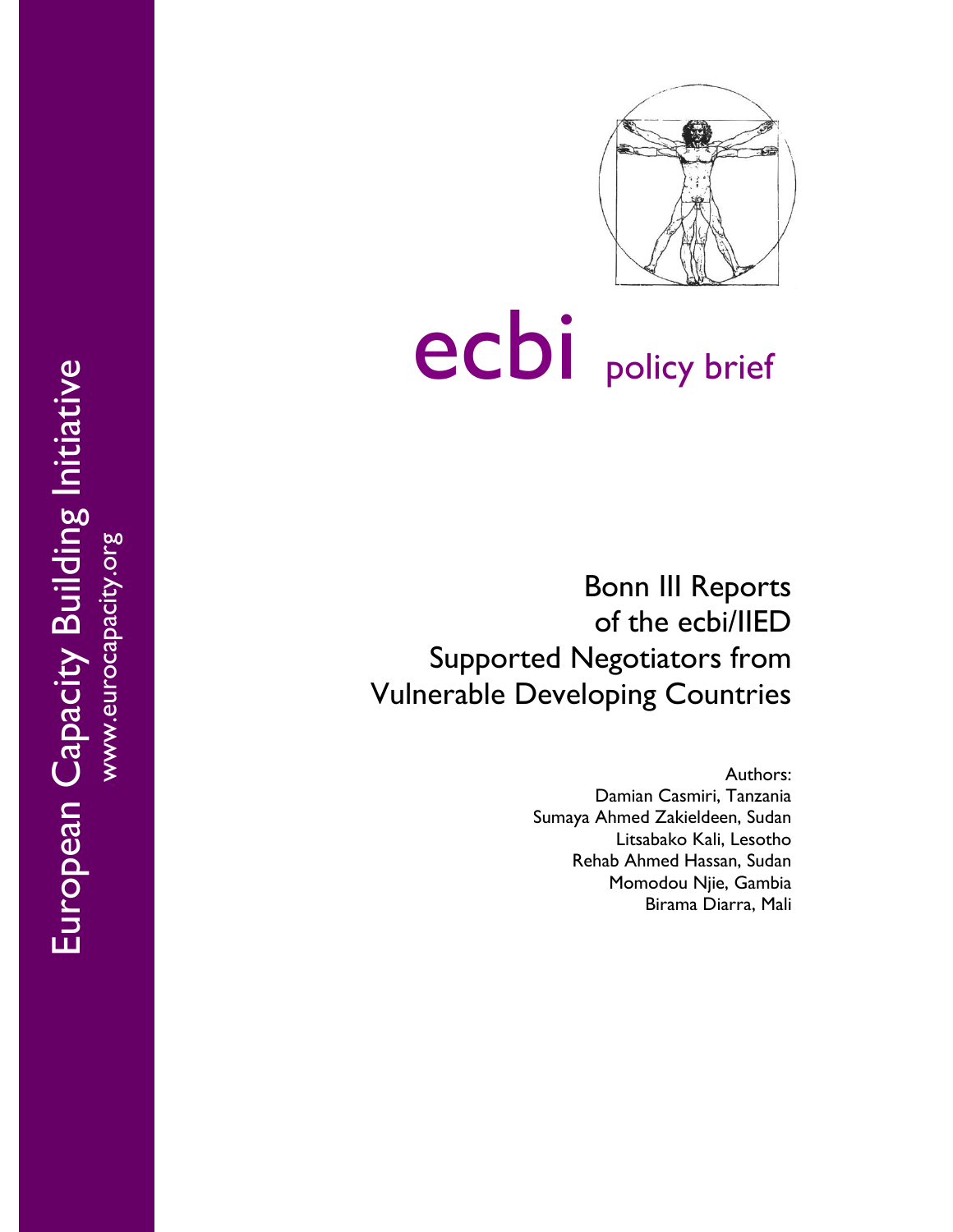The contents of this paper are the authors' sole responsibility. They do not necessarily represent the views of the European Capacity Building Initiative (ecbi) or any of its Members

All rights reserved. No part of this publication may be reproduced, stored in a retrieval system, or transmitted in any form or by any means, electronic, mechanical, photocopying, recording, or otherwise, without prior permission of the ecbi.

#### **Acknowledgments:**

This work has been made possible through core funding support to the ecbi from the **Swedish International Development XXX Cooperation Agency.**



#### **About the authors:**

The **International Institute for Environment and Development (IIED)** is a global leader in sustainable development. As an independent international research organisation, IIED is a specialists in linking local to global. Working in collaboration with partner organisations and individuals in developing countries IIED climate change group has been leading the field on adaptation to climate change issues.

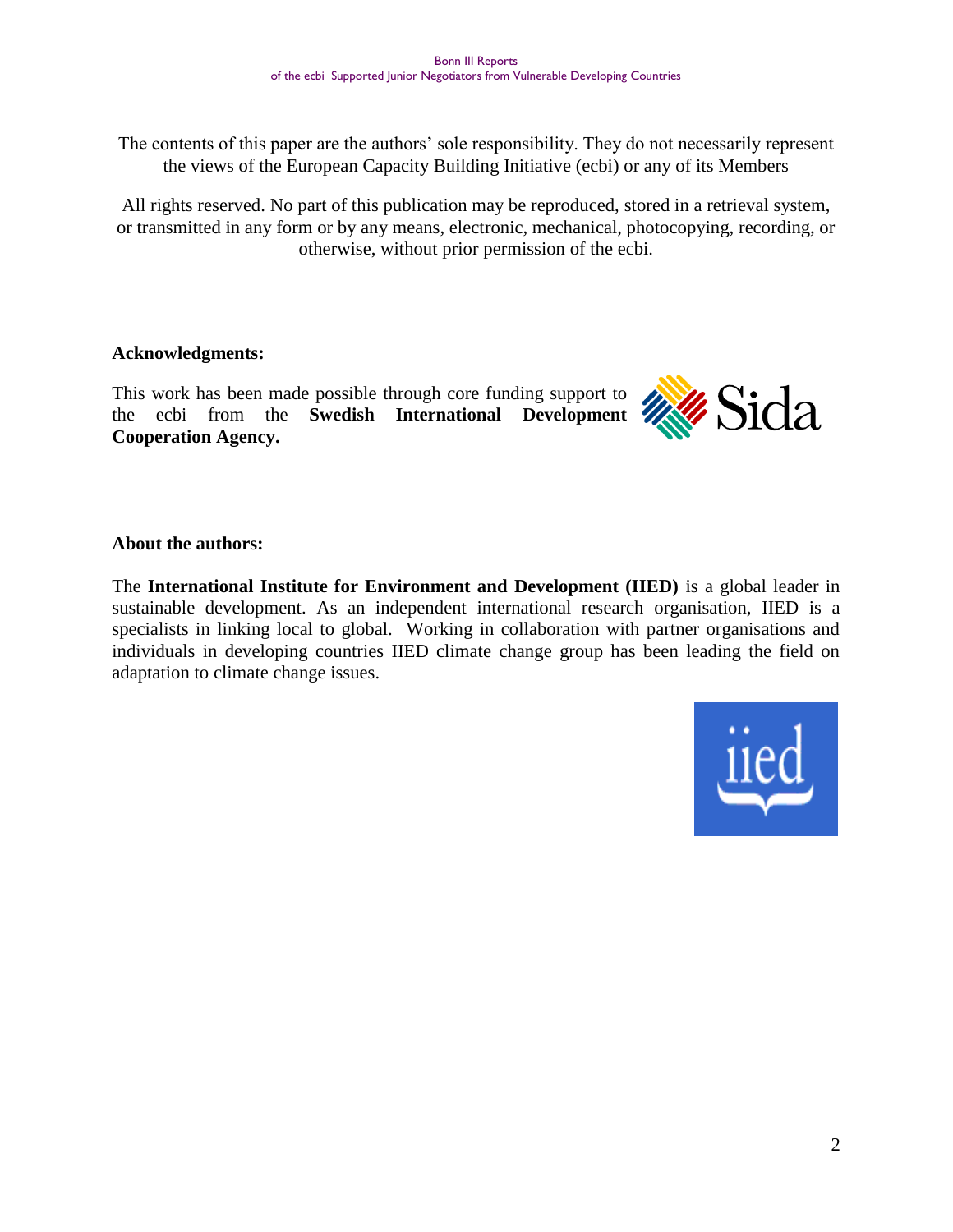#### Bonn III Reports of the ecbi Supported Junior Negotiators from Vulnerable Developing Countries

### **List of Reports** Page number

|    | Damian Casmiri, A Brief Report on Mitigation                         |    |
|----|----------------------------------------------------------------------|----|
| 2. | Sumaya Ahmed Zakieldeen, Adaptation: LDC aspect                      |    |
| 3. | Litsabako Kali, Legal Form of Agreed Outcome                         | 11 |
| 4. | Rehab Ahmed Hassan, Mitigation in LWG-LCA                            | 13 |
|    | Momodou Njie, Report on AWG-LCA and AWG-KP                           | 16 |
| 6. | Birama Diarra, Synthese Des Actions Sur Le Transfert De Technologies | 23 |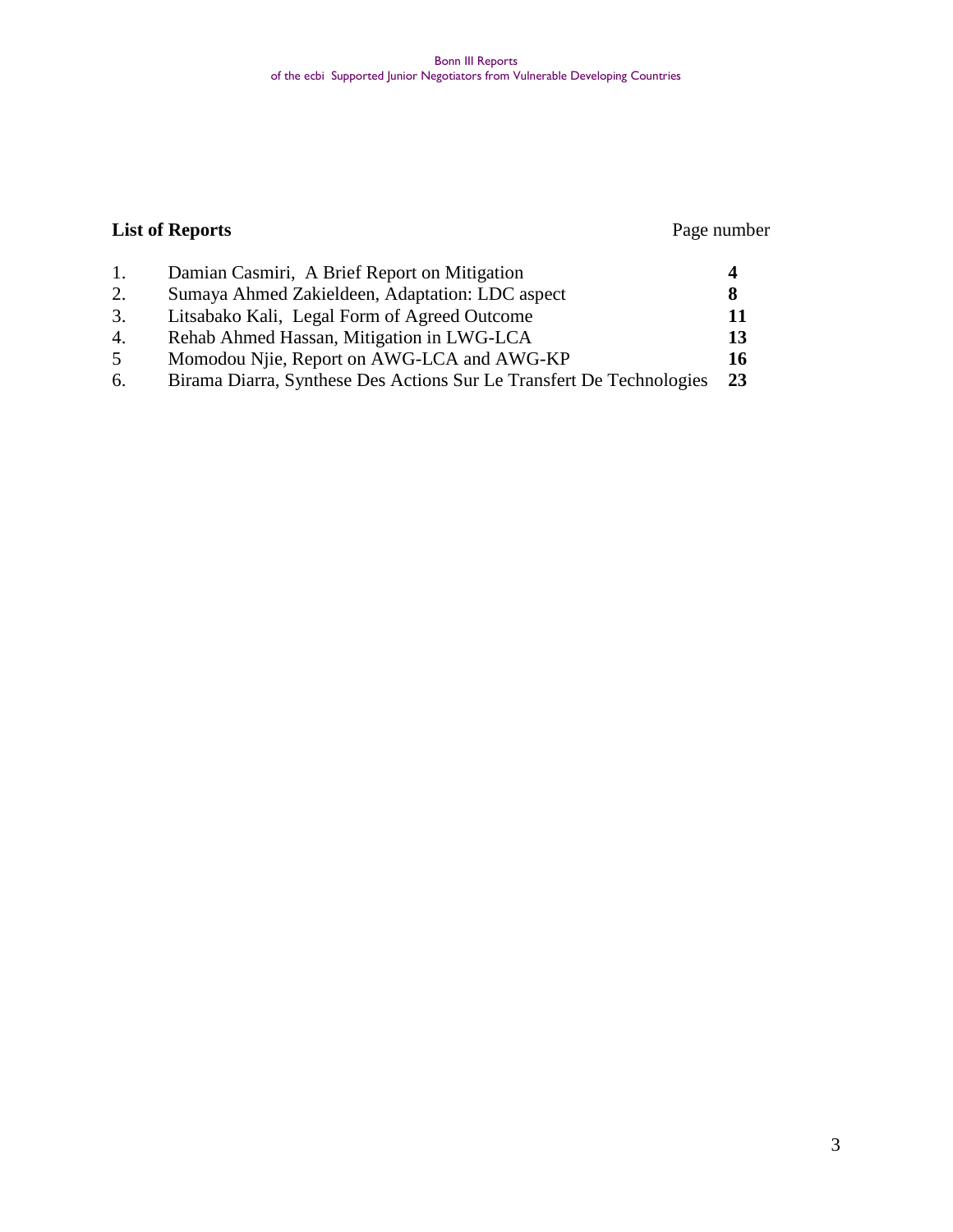#### **BONN III CLIMATE CHANGE TALKS, 10-14, AUGUST 2009**

#### **A BRIEF REPORT ON MITIGATION PART**

#### **Prepared by Damian Casmiri**

#### **Environmental Protection and Management Services Dar es Salaam, Tanzania.**

#### Preamble

The meeting was convened from 10-14 August 2009 as one of the series of negotiation meetings before Copenhagen in December 2009. Negotiations were conducted in two broad areas: Ad hoc Working Group on Further commitments for Annex I parties under the Kyoto Protocol (AWG-KP) and the Ad hoc Working Group on Long term Cooperative Action under the Convention (AWG-LCA consistent with the Bali Mandate Prior to this there were two meetings: the first meeting was convened in March 2009 in Bonn and the second was in June,  $1<sup>st</sup>$ -12<sup>th</sup> in Bonn also, the fourth will be in Bangkok in September, the fifth in Barcelona in November and the last will be in Copenhagen in December. The aim of these meetings are to negotiate texts (at least for now under the KP and under the LCA) that will culminate in an agreement for addressing climate change challenges in the post 2012 regime that will be concluded in Copenhagen. The legal form of this agreement is also still debatable.

During this meeting, AWG-LCA text with proposals from parties as submitted during Bonn II meeting was subjected to a third reading whereby the main issue was on how to reduce the size of the text with about 200 pages to a manageable text with few pages without compromising the position of the various parties

#### About the AWG-LCA text:

This was the Chairs" text that was availed to parties during Bonn II together with compilation of proposals from parties. The new text with parties proposals was no longer the Chair"s text but rather the Parties text Parties were requested to provide their initial reaction on the text ensuring that the key positions are reflected. Parties were also requested to propose how to deal with this text at the subsequent negotiations. Some parties (particularly developing countries) proposed that the text should be converged /consolidated and eliminate the language which is not compatible with the convention and the BAP. During the negotiations it was observed that many proposals were repeated hence a need for deletion/consolidation. Some parties claimed that their proposals were not reflected in the text therefore this should be taken care of during the final consolidation of the text. It was pointed out that convergence (at lest in some areas of the text) was of paramount importance due to the need to reduce the text drastically. However it was noted that there was a great divergence between the positions of developing and developed countries on various issues. In general, while developing countries want more actions to deal with climate change consistent with the provisions of the convention, developed countries are still stressing on creating enabling environment, policy frameworks etc. Parties pointed out that there are cross cutting issues both in AWG-LCA and AWG-KP that need to be addressed without compromising the mandates of the two tracks.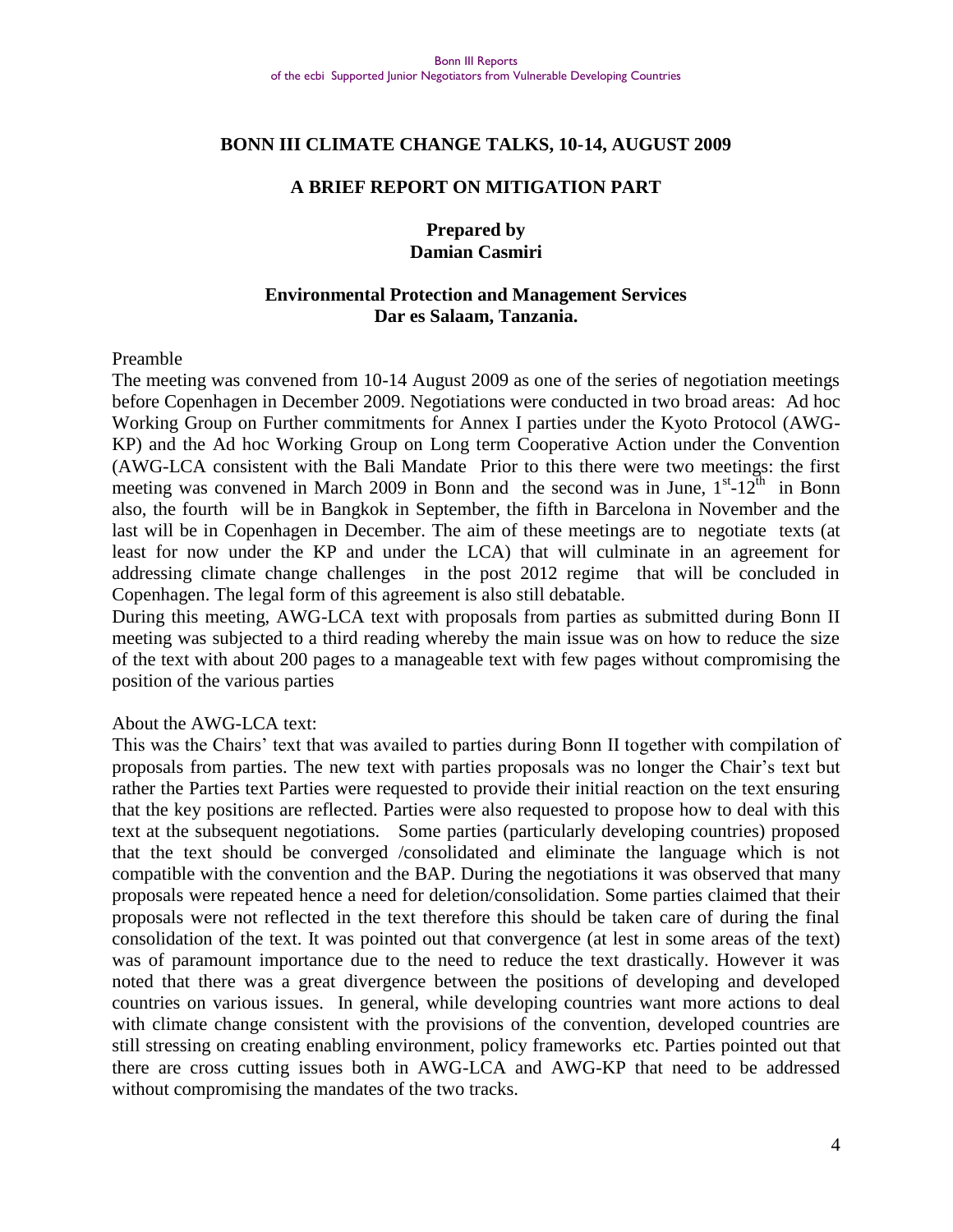The AWG-LCA revised negotiation text was divided into 4 parts namely;

- A shared vision for long term cooperative action.
- Enhanced action on adaptation and its means of implementation.
- Enhanced action on mitigation; and
- Enhanced action on financing, technology and capacity building.

This brief report concentrates on enhanced action on mitigation.

#### Enhanced action on mitigation

This was the longest part of the revised text with about 80 pages divided into:

- **Mitigation by developed countries/parties**
- **Mitigation by developing countries/parties.**
- Policy approaches and positive incentives on issues relating to reducing emissions from deforestation and forest degradation in developing countries; and the role of conservation, sustainable management of forests and enhancement of forest carbon stocks in developing countries.
- Cooperative sectoral approaches and sector-specific actions; and
- Various approaches to enhance the cost-effectiveness of, and to promote, mitigation actions.

During negotiations the following issues were pointed out:

#### *Bali Action Plan:*

Concerns were raised by parties regarding proposals which are not consistent with Bali Action Plan and the conventions. Suggestions were made by developing countries on deleting all proposals that are not in conformity with convention as the Bali Action Plan calls for implementation and not for amendment. Some developed country parties suggested that both article 1(b) (i) and 1(b) (ii) under the BAP should be converged. Developing countries opposed this because the BAP clearly puts parties in two categories of developed and developing countries hence combining the two would bring ambiguity especially the role to be played by each part in dealing with climate change specifically on mitigation part consistent with the historical responsibility. There is a firewall between the comments of developed countries and actions by developing countries. Developed countries that supported the idea of combining the two maintained that both mitigation actions should be measurable, reportable and verifiable while developing countries stressed that their participation angle in the post 2012 regime are nationally appropriate mitigation actions (NAMAs) that should be country driven, voluntary and supported by developed countries. By combing the two it would imply that mitigation options in both developed and developing countries will be legally binding Again this would illustrate that both parties/blocks have the same role in reducing emissions without taking into consideration historical responsibility, level of development and the capacity.

#### *Nationally Appropriate Mitigation Actions (NAMAs):*

Developing countries stressed that NAMAs should be country driven and undertaken on voluntary basis and shall be supported and enabled by Monitored, Measurable , Reportable and Verifiable (MRV) technology, capacity building and financing in accordance with article 4.3 and 4.7 of the convention. Furthermore, NAMAs should be distinct from quantified mitigation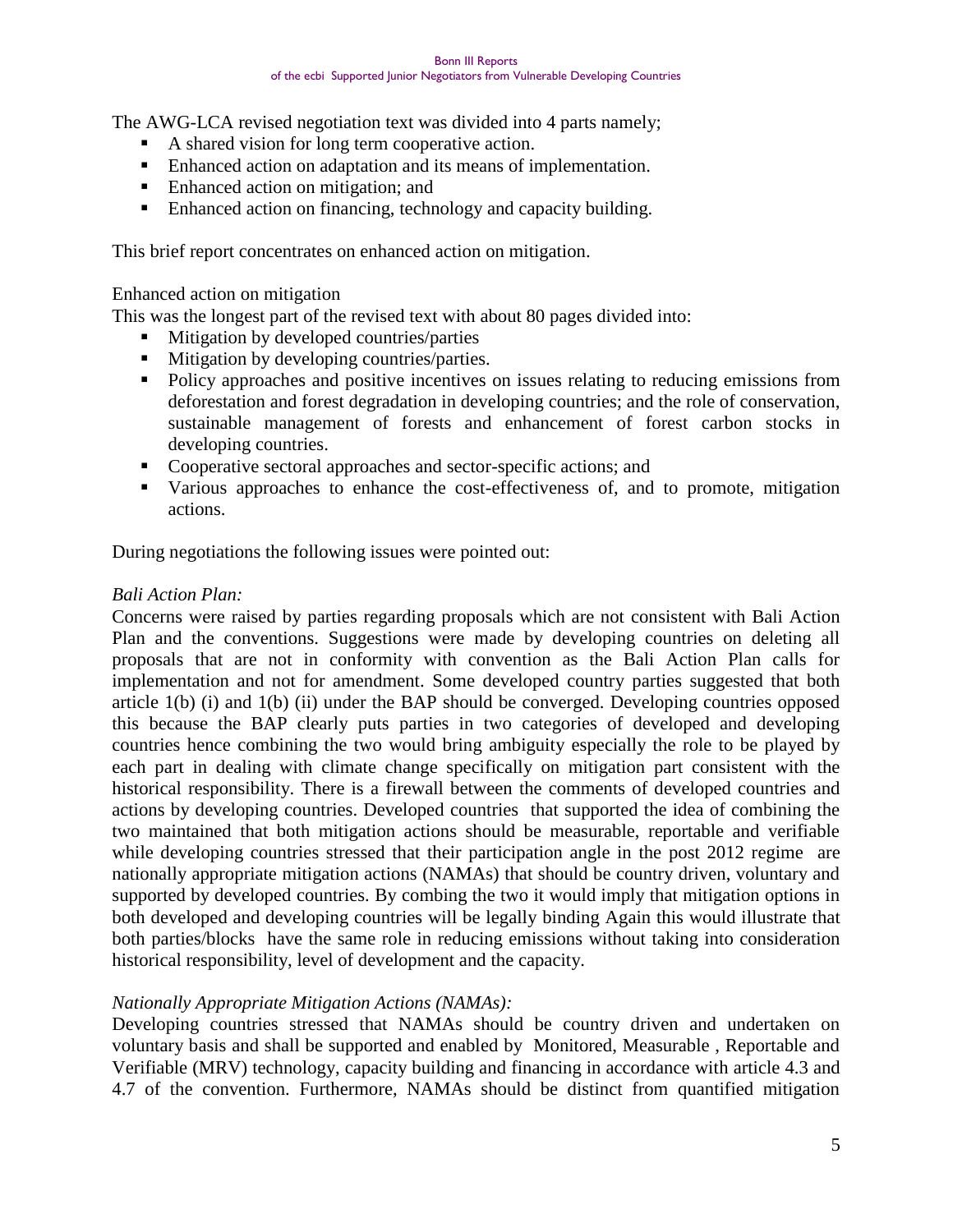commitments by developed countries and all proposals must reflect this and get away from treating mitigation contributions of all parties in a non-differentiated unified manner. Parties went further demanding that NAMAs should not be used for offsetting by developed countries and the support should be provided through the Convention"s mechanisms. Some parties emphasised that NAMAs should be unilateral and internationally recognised and a registry for this should be supported. While some parties supported registry, the ideal of registry was opposed on the ground that they should be country driven and when there is a registry it would not be a country driven any more because the countries would be compelled to meet certain criteria to be applicable to all NAMAs in all countries. There was a proposal from one developing country that the excess credits from NAMAs could be traded and used by developed countries in attaining their emission reductions commitments.

#### *Cooperative sectoral approaches and sector specific actions*

Developing countries particularly LDCs stressed the use of sectoral approach at national level only unlike the proposal by some developed countries which proposed emission reductions in developing countries through international sectoral approaches. The area which seems to be the target was the energy. The arguments given out by parties rejecting the proposal of sectoral approach is that by allowing, for example, a cap in a certain sector let say energy, will have impact in another sector as well hence a need to treat all sectors uniformly. It is clear that other sectors such as agriculture and industries consume a significant amount of energy for various activities from different sources and any measure intends to limit emissions from energy sector will impose significant consequences, "knock-on effect". The idea of facilitating the identification of best practices and best available technologies for each sector through cross boarder analysis was supported and further clarified that Best Available Technologies and best practices for each sector can be identified through cross boarder analysis and the need to promote transfer of those identified Best Available Technologies and best practices from developed countries parties through analysing reduction potentials as well as setting indicators. It was stressed that cooperation between developing and developed countries should be on those priorities and sectors identified by developing countries themselves.

#### *Market mechanism*

The issue of whether the market mechanism will play a greater role in the next regime or not captured attention of many negotiators. Non annex I parties proposed that mitigation efforts should not be market driven by private companies rather it should be funded by public sources from annex I countries as a part of historical responsibility. The foundation for this argument is based on CDM under Kyoto Protocol which is market driven and due to this many non annex I countries especially LDCs have not benefited much from this mechanism. On the other hand annex I parties proposed market to play a greater role to include even NAMAs. This contradicts with the underlying principles of NAMAs which state that they should be country driven and implemented voluntarily. Although it seems that market mechanism is not the best option to achieve emission reductions, it should not be discouraged completely. A certain allowance should be made, let say 10% of offsetting could be from market, to ensure that CERs from emission reduction projects in non annex I parties has access to market.

#### Conclusion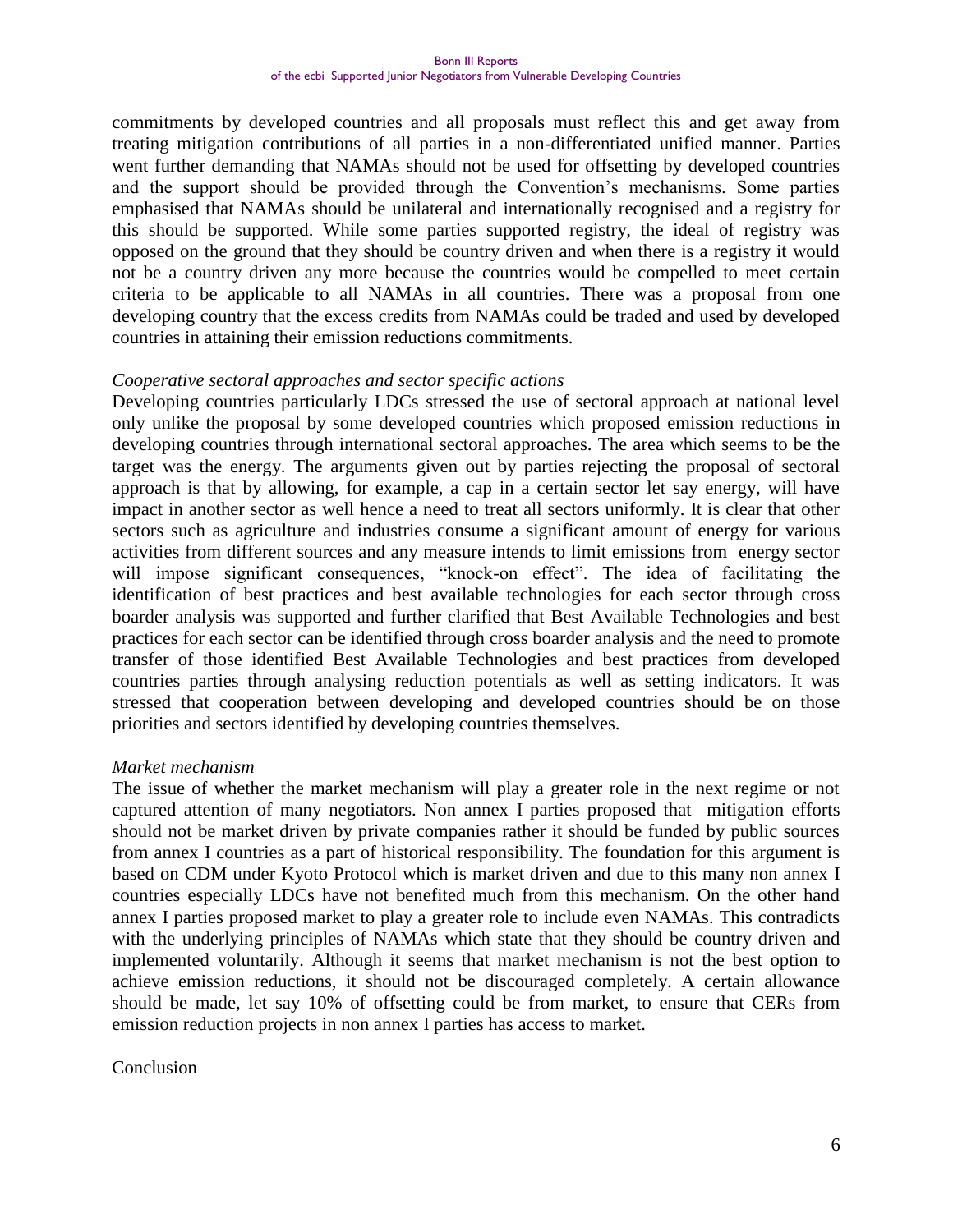The contents of the text were not discussed. Rather parties tried to discuss how the text will be reduced to manageable text while accommodating the proposals submitted by all parties. Some delegates didn"t know exactly whether informal session constitutes a further exchange of views or a negotiating session aiming at consolidation of the text.

Real negotiations will start at the next meeting in Bangkok. A new text that consolidates the text (without loosing the position of the various parties) will be released soon. This will be the basis for the two weeks of intensive negotiations in Bangkok.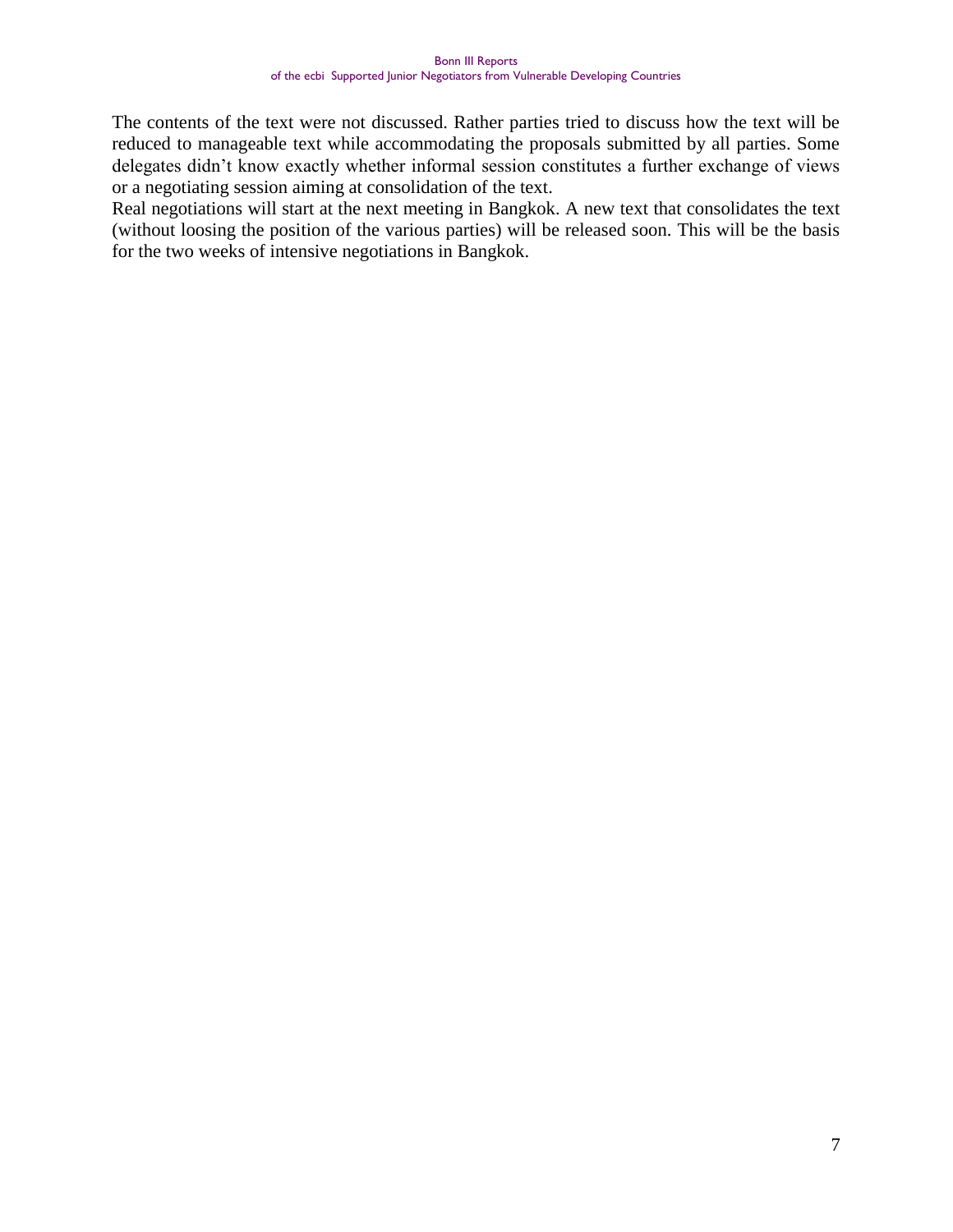#### **Report on: Adaptation: LDC aspect The 7th session of the AD HOC Working Group on Long-term Cooperative Action under the Convention, Bonn, 10-14 August 2009**

#### **By: Sumaya Ahmed Zakieldeen**

Adaptation Report:

The Seventh session of the AD HOC Working Group on Long-term Cooperative Action (AWG-LCA)

From 10-14 August 2009, the *Ad Hoc* Working Group on Long-term Cooperative Action under the Convention (AWG-LCA) held an informal consultations in Bonn, Germany, as part of ongoing negotiations under the United Nations

Background:

In Bali, Parties had taken the critical step of launching a comprehensive process to enable the full, effective and sustained implementation of the Convention through long-term cooperative action, now, up to and beyond 2012, in order to reach an agreed outcome and adopt a decision at the fifteenth session of the Conference of Parties (COP) in 2009. Through the Bali Action Plan Parties had identified five main areas, and elements within these areas, that the process should address these were:

- o a shared vision for long-term cooperative action;
- o enhanced national/international action on mitigation of climate change;
- o enhanced action on adaptation;
- o enhanced action on technology development and transfer;
- o and enhanced action on the provision of financial resources and investment.

Adaptation similar to other elements of the LCA negotiating text was formulated after series of LCA sessions, up to date seven sessions were held. From the first to the fourth session parties were exchanging views in order to improve their understanding regarding the different elements of the LCA. The Chair of the LCA was mandated during the third session (Accra, 21 to 27 August 2008)to prepare under his own responsibility, a document assembling the ideas and proposals presented by Parties on the elements contained in paragraph 1 of the Bali Action Plan, taking into account the ideas and proposals presented by accredited observer organizations. During the fifth session (Bonn, 29 March to 8 April 2009) the LCA Chair presented his text and Parties were allowed to edit/insert/oppose any part of the negotiating text.

#### The Seventh session of the AWG- LCA:

During the last session (AWG-LCA 7) the edited version of the negotiating text was available. Many of the Parties and Groups expressed their concerns regarding the edited text as it was described as extremely long, complex and confusing. Many of them also expressed their inability to trace the whole picture of their own proposals. Regarding the LDCs submissions/ proposals for adaptation element, they were adequately reflected in the text.

The LDCs similar to many others parties and Groups were hoping since the sixth session of the AWG-LCA to get into the full negotiation mode. However, even at the seventh session the whole period was allocated for smoothening of the negotiating text trying to find ways and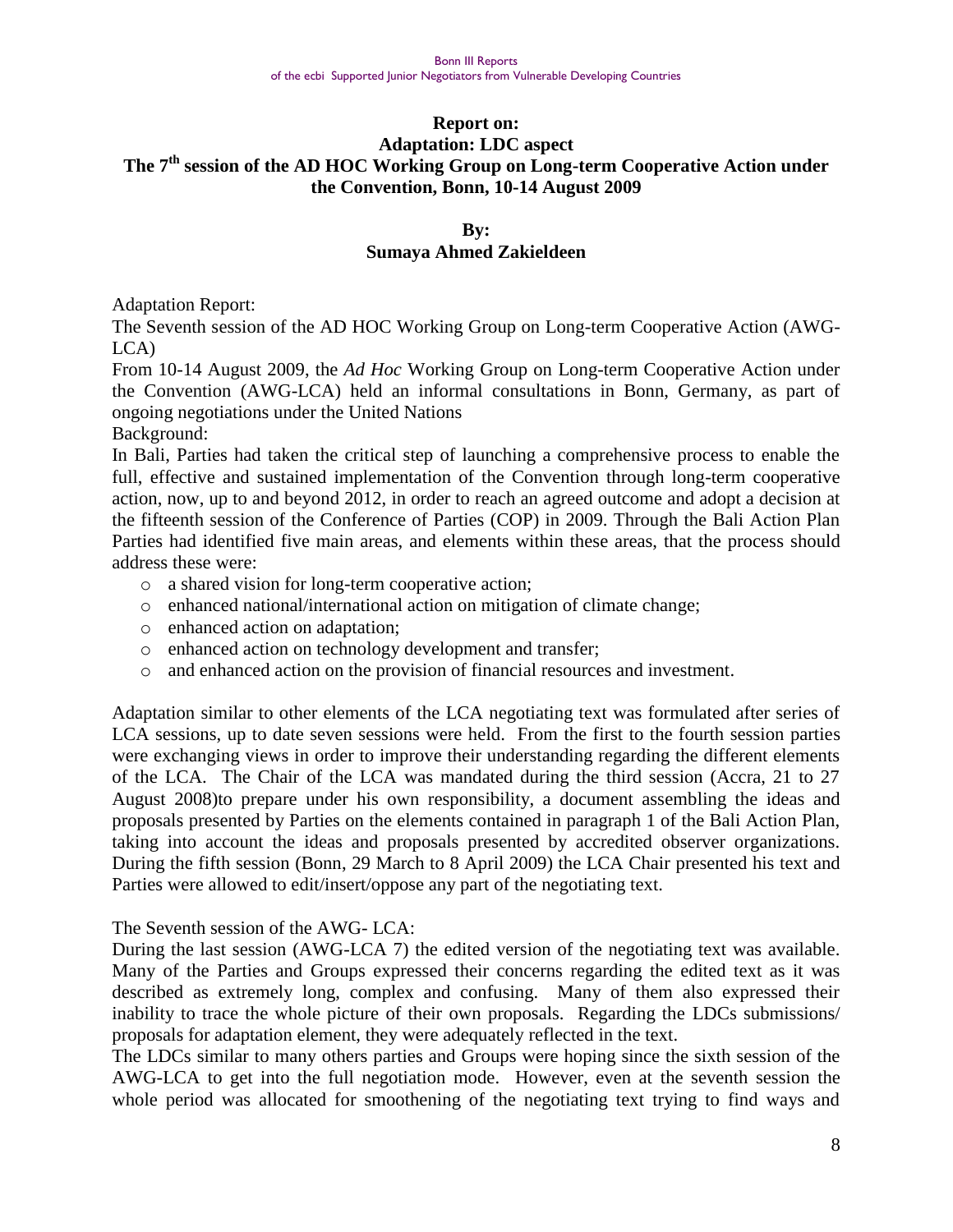means for removing repetitions, identifying areas of convergence and divergence and agreeing on a methodology for consolidation of the text in order to make it readable, workable and reasonable.

Given the limited time left between the next meeting to be held in Bangkok (September) and Copenhagen (next December) the LDCs feel extremely worried about the actual time which is going to be available for negotiation. It was agreed during the last LCA session that Bonn III and Bangkok will be considered as one time block, accordingly the first week of Bangkok will also be allocated for reaching an agreement on the text to be negotiated.

At the end of the last session the assigned Co-facilitators for the different elements of the LCA were mandated to consolidate the LCA text. For adaptation consolidation of section *B: implementation of adaptation action* was made by the co-facilitators as a test for the consolidation methodology. The Parties and the different Groups agreed that it was a useful exercise that was found to take on board the different views and made the text more workable. Accordingly the co-facilitators were entrusted to complete the task for the whole adaptation part. However, many parties advised the co-facilitators to avoid loss of ideas and exclusion of proposals.

General Comments and recommendations for LDCs based on the deliberations of the last session:

 The exercise of adaptation text consolidation was helpful in revealing the areas of divergence in the text such as: institutional arrangements, means of implementation etc. It might be of great help to LDCs to exert some effort on bilateral for resolving sticky and thorny issues not only in adaptation but also for all the element of the LCA text.

Two areas require adequate effort and rich conceptual understanding as very limited time was allocated for them these are:

(1) Monitoring and review of enabled and supported adaptation

(2) Risk reduction, management and sharing

- Adaptation is the corner stone for Copenhagen agreement. In fact the LCA elements are closely interlinked. Finance, technology transfer, and capacity building are all quite essential as means for implementation of adaptation. The way the LCA work is organised and divided its elements in to contact groups makes it difficult for following all the issues. In order to follow all of them closely the LDCs Coordinators need to work closely together so as to achieve perfect integration of the issues.
- The current adaptation text covered satisfactorily the LDCs concerns. However they need to exert a lot of effort to keep all these concerns in the new consolidated text. For good while LDCs repeated that they need concrete actions/activities on adaptation. Presumably it is the right time for LDCs to talk more explicit regarding the identification of *what are the concrete things that they want from Copenhagen*? In the adaptation text there are claims for NAPAs funding. However, even if that happened that will mean funding of only the urgent and immediate needs which will cost approximately two billion. But then what about the cost of all the *national adaptation activities of the LDCs?* I believe that the LDCs should envisage new claim/s to address the latter question in order to get something specific from Copenhagen that in addition to filling the empty basket of the LDC Fund. In order to do that the LDCs will need to devote a lot of effort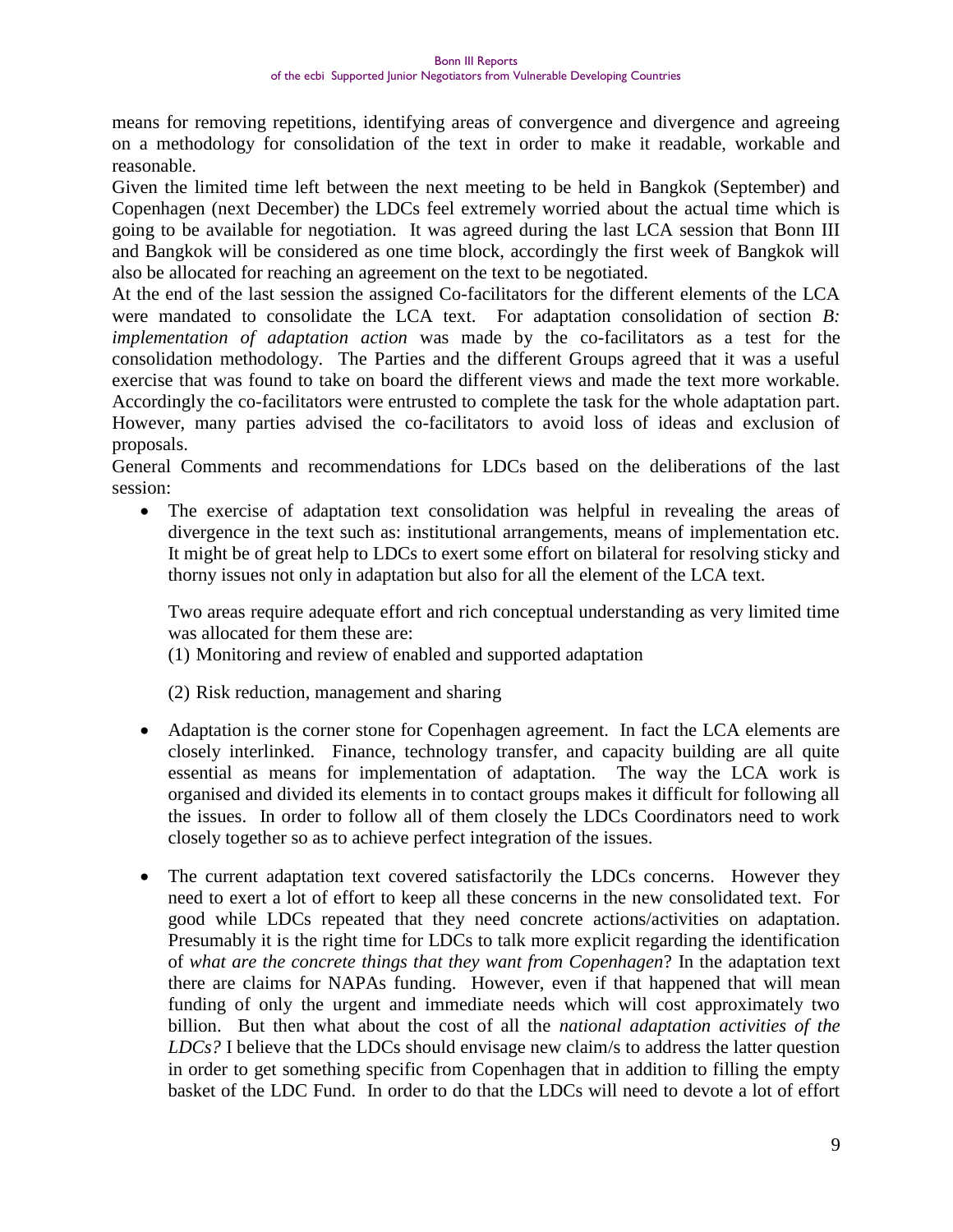and to make use of their capacities and expertise. In addition to that they will also need cooperation and coordination with in themselves as well as with other Groups and Parties.

- Specification of the LDCs and SIDs as the particularly vulnerable to climate change was strongly and repeatedly criticised by some of the Latin American countries. The latter used the preamble 19 of article 4.8 to explain that their countries vulnerabilities were not adequately considered/appreciated when LDCs and SIDS were given special consideration. I believe that the LDCs should really be careful about this new trend. They should also consider this issue with a lot of attention in order to redefine more clearly their specific situation in the new agreement.
- LDCs need to have clear position regarding the hanging issue of response measures. For a very good while the LDCs were reluctant to deal with all elements of the response measures, they stood firmly against the economic diversification and it took sometime before realising its importance for all countries including the LDCs. During the last session there was very rich exchange of views on issues regarding:
	- Article 4.8 , its preamble and the allocation of response measure with in adaptation element of the LCA
	- Importance of response measures for none oil producing countries
	- Consideration of response measures under technology transfer and finance in addition to adaptation

In fact different thinking start to emerge during the previous session regarding the importance of response measures for countries other than oil producing countries. Even during the LDCs meetings, it has been stated that there are going to be some response measures even for technology transfer. Examples from different part of the world (including LDCs) were explored *e.g.* response measures conditions were created by change in livelihoods due to biofuel production. It seems like there is real need for understanding of such examples and others. The LDCs need to consider whether they could live the response measures within the adaptation and if that is the case what are they going to lose/gain?

 For LDCs adaptation is the major issue and their demands should always be strongly reflected. It might be a good idea if the chair of the LDCs always speaks during adaptation sessions to give strength to LDCs" claims and additional support to their coordinator. In addition to that frequent press briefing by LDCs Chair might also attract attention of all the parties to the important of adaptation to the LDCs

#### NOTE:

e-mail address was created by the secretariat for comments and correction directed for Co-facilitators of adaptation [\(MKATO@unfccc.int\)](mailto:MKATO@unfccc.int). However, for submissions parties were directed to use the official e-address that was given during the 6th session for the submissions.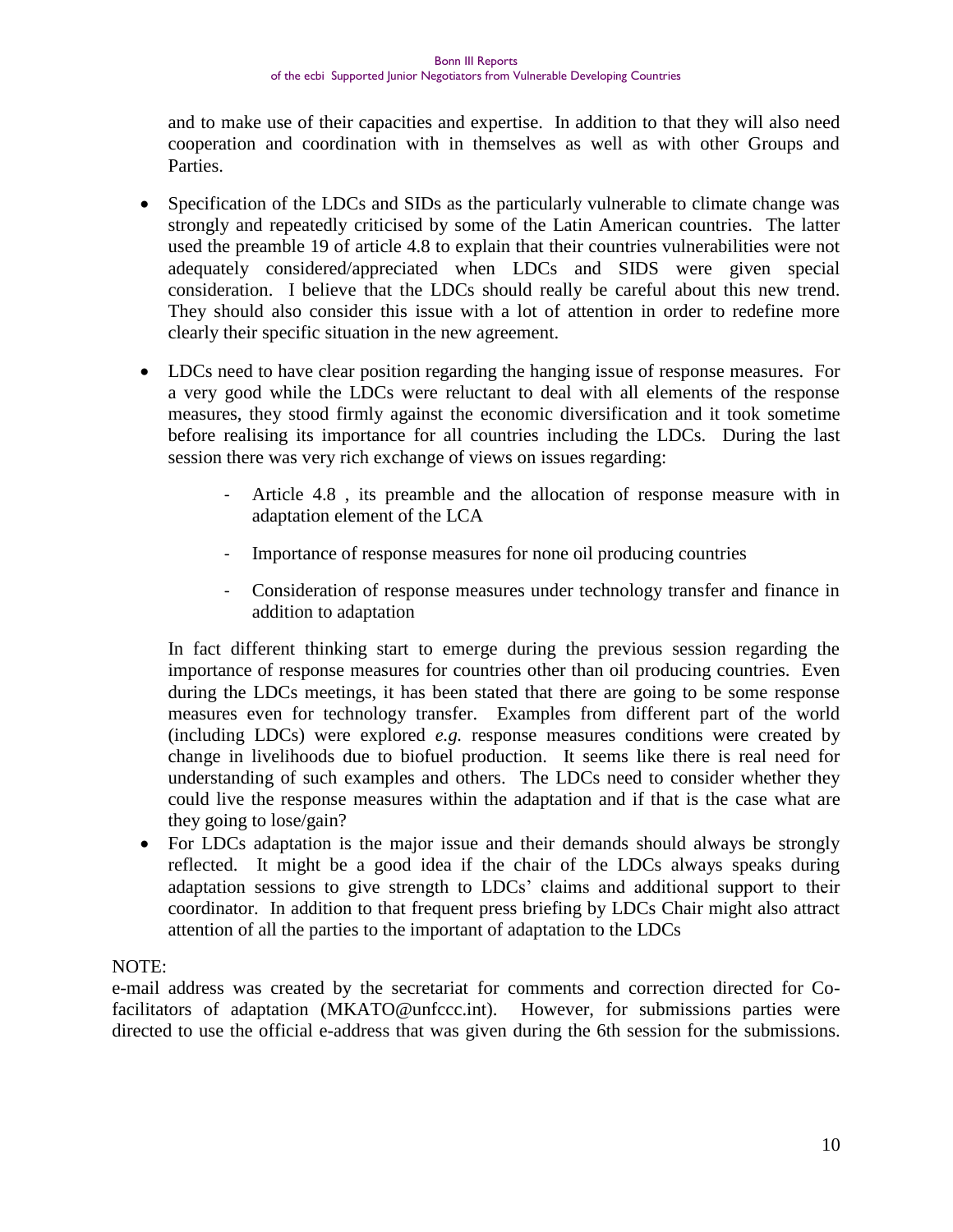#### **Report on: United Nations Framework Convention on Climate Change: Report on: Legal Form of Agreed Outcome**

#### **Meetings held in Bonn (10 -14 August 2009)**

#### **Prepared by: Litsabako Kali, Lesotho**

Legal Form of Agreed Outcome

For Bonn 111 session, I followed the legal form of the agreed outcome, where most of the developing countries want to retain Kyoto Protocol with commitments of Annex 1 countries, and want to focus only to amending the KP Annex B.

However, the developed countries want to have a new protocol, with some developing countries joining Annex 1 and with amendments to KP to enable other issues like LULUCF to be included.

Under the AWG-LCA, most developing countries want the outcome of the AWG-LCA to be in the form of set decisions, but developed countries want a new " agreement " for LCA and possibly to integrate KP and LCA outcomes in a single agreement. Developing countries want KP and LCA to remain in two (2) separate tracks.

Developed countries want to merge the two tracks (KP and LCA), and pull the issues into "single-undertaking" with a single legal outcome. The US submission to the Ad Hoc Working Group on Long term Cooperative Action under the UN Framework Convention on Climate Change (UNFCCC) proposes an agreed outcome for the UN Copenhagen Climate Change Conference in the form of "An Implementing Agreement" under the UNFCCC in order to allow for legally binding approaches and to reflect the Bali Action Plan"s mandate to further the implementation of the Convention.

Implementing agreements involve the details of all-encompassing or framework agreement. The objective is to facilitate implementation. Implementing agreements can be of various kinds; for example, they can be expressed in exchanges of letters and non-binding joint statements. The experience is limited with regard to the formal, legally binding implementing agreements.

At this juncture, the main issue to consider is what are the legal implications of the term "implementing agreement". Its effectiveness, does it achieve key objectives. What are the benefits and risks of the new proposals? Another concern is whether it strengthens or weakens current levels of international cooperation or how does it reduce burdens and distribute benefits particularly with respect to vulnerable countries and communities.

From one's point of view, in practice the difference between an implementing agreement and a protocol does not need to be huge. An implementing agreement would be legally binding and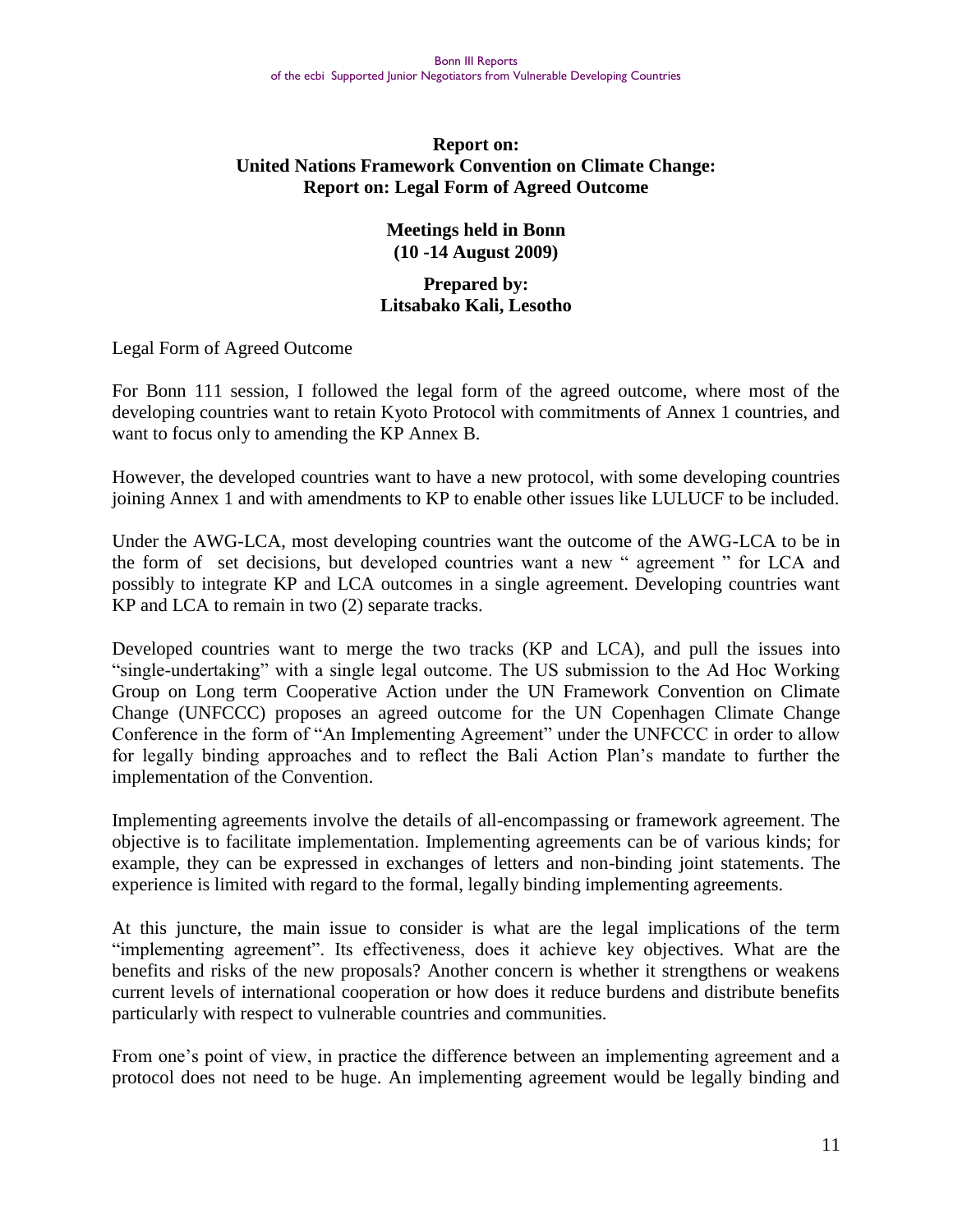would not just enable legally binding approaches which could be interpreted as something dissimilar.

A risk with an implementing agreement is that it could in the wrong circumstances become an agreement that shifts, even undermines principles that underpins the UNFCCC.

However, the format of an implementing agreement might appeal to some countries. It could coexist with an amended Kyoto Protocol or new protocol or protocols or as a comprehensive implementation could even replace the Kyoto Protocol.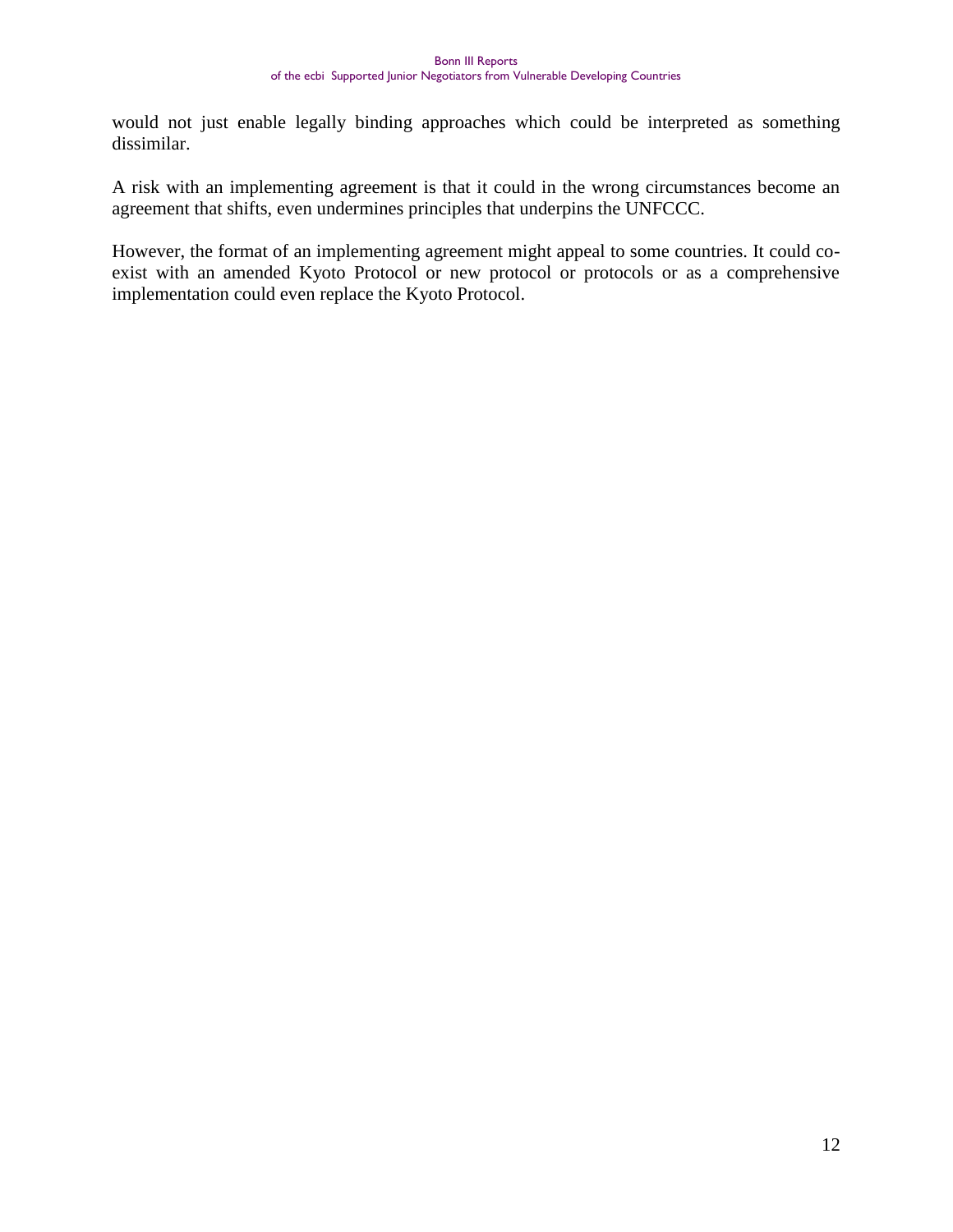#### **Report on:**

#### **the Meeting of Ad Hoc Working Group on Long-Term Cooperative Action**

#### **under the UNFCCC (AWG-LCA)**

#### **Mitigation Section**

#### **(10 -14 August 2009)**

#### **Prepared by:**

#### **Rehab Ahmed Hassan.**

#### **Higher Council for Environment and Natural Resources.**

#### **Khartoum- Sudan**

#### 1. Introduction

The Ad Hoc Working Group on Long-Term Cooperative Action under the United Nations Framework Convention on Climate Change (AWG-LCA) and the Ad Hoc Working Group on Further Commitment for Annex I Parties under the Kyoto Protocol (AWG-KP) held an intersessional informal meeting from 10 -14 August 2009 in Bonn, Germany.

For the AWG-LCA the objective of the meeting was to proceed with the revised negotiating text that had been prepared by the AWG-LCA chair. The text covers the building blocks f Bali Action Plan (BAP) which includes:

- Shared vision for long-term cooperative action.
- Adaptation
- Mitigation.
- Technology and capacity building.
- Finance.

2. Organization of the Sessions.

The  $\widetilde{A}WG-LCA$  informal session was opened on Monday  $10^{th}$  August and continued for a week of consultations.

In addition to the opening session there was a stocktaking session in the mid of the week and the closing session at the end of the week. During the week, the work was undertaken in informal groups focusing on the five elements of BAP mentioned above.

The chair of the AWG-LCA noted the length and complexity of the revised negotiating text and he invited parties to work hard for shortening it.

The G77 and China stated that their proposals were not clearly indicated in the

negotiating text, they also encouraged the full participation and consultations by all parties.

The chair explained that a second information document will be prepared before Bangkok session containing the corrections and proposals raised by parties during this session.

3. Mitigation Negotiations:

Mitigation was addressed in six subgroups to discuss the sub paragraphs as stated in BAP 1(b) i  $-1(b)$  (vi) namely: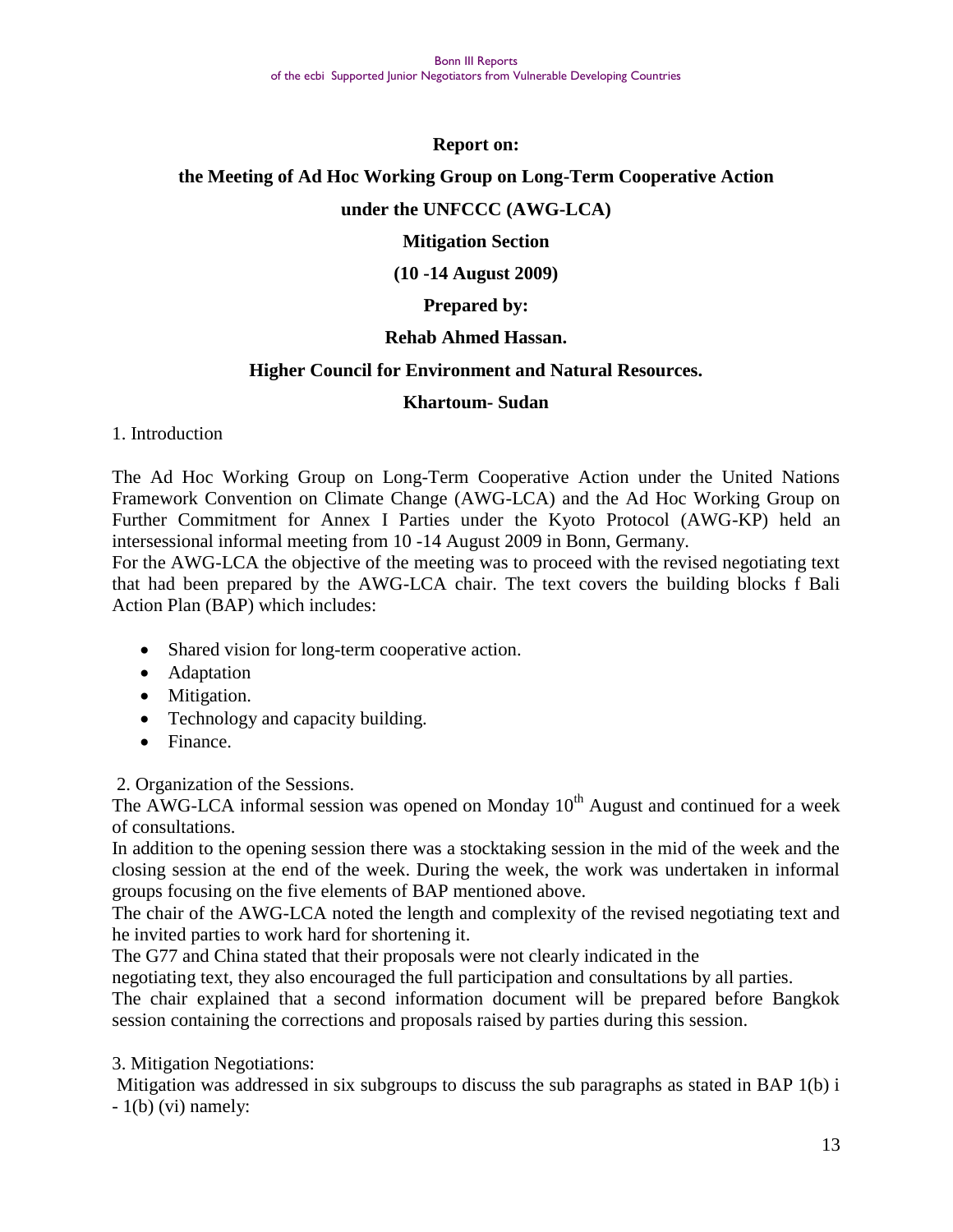- $\bullet$  1(b) i on mitigation by developed countries.
- $\bullet$  1(b) ii on mitigation by developing countries.
- 1(b) iii on reducing deforestation and forest degradation in developing countries.
- $\bullet$  1(b) (iv) on sectoral approach.
- $\bullet$  1(b) (v) on market –based approach.
- $\bullet$  1(b) (vi) on consequences of response measures.

#### 3.1 Paragraphs 1(b)i and 1(b)ii:-

This sub-paragraph has been discussed in closed meetings. Different ideas and proposals have been raised from parties. G 77 and China stated that developed countries must take quantified emission reduction commitments and legally binding target. This opinion from the G 77 and China has been supported from Canada.

On mitigation by developing countries, issues discussed included differentiation, the nature of Nationally Appropriate Mitigation Action (NAMAs), NAMA registries and MRV. The issue of differentiation has been supported by different countries like the US.

The facilitator for the 1(b) ii presented a non-paper that explained the plan to be taken in preparing the text for Bangkok. Parties then gave their comments on the non-paper with some countries proposed to change the headings and the structure.

At the end of the session on this sub-paragraph the chair stated that both the non-paper on 1(b) ii and the revised negotiating text would be forwarded to Bangkok.

#### 3.2 Paragraph 1(b) iii:-

Two meetings were convened to discuss this paragraph. Parties agreed to consider the objective and scope of REDD plus (Reducing emissions from deforestation and forest degradation in developing countries), they also consider financing for REDD activities and financing for implementation and the relationship with the NAMAs.

Due to the limiting time, REDD facilitator met with the interesting parties individually and he also developed a non-paper that had been presented to the parties. Parties were satisfied with the non-paper with the request to better reflect parties' ideas.

Some parties suggested that REDD-plus should be a three-phased approach to be moved from a fund-based to market mechanism.

At the end of the discussion there was agreement among the parties that the non-paper could be used as the basis for the negotiation in Bangkok and the results will be included in the new information document to be issued before AWG-LCA7.

#### 3.3 Paragraph 1(b) (iv):-

The issue of cooperative sectoral approach and sector specific actions was discussed in two meetings. The facilitator stated that this issue needs to be more clarified in the negotiating text, he also requested parties to focus their discussion on what the cooperative sectoral approach should and should not do, what they should do for Annex I parties and non-Annex I parties and what should they do for all parties.

During the discussion the International Maritime Organization (IMO) and the International Civil Aviation Organization (ICAO), updated the group with their recent activities.

Parties considered during the meeting a non-paper. The facilitators also presented a non-nonpaper to structure and clarify the text. Several parties agreed on the non-paper while expressing reservation on the non-non-paper.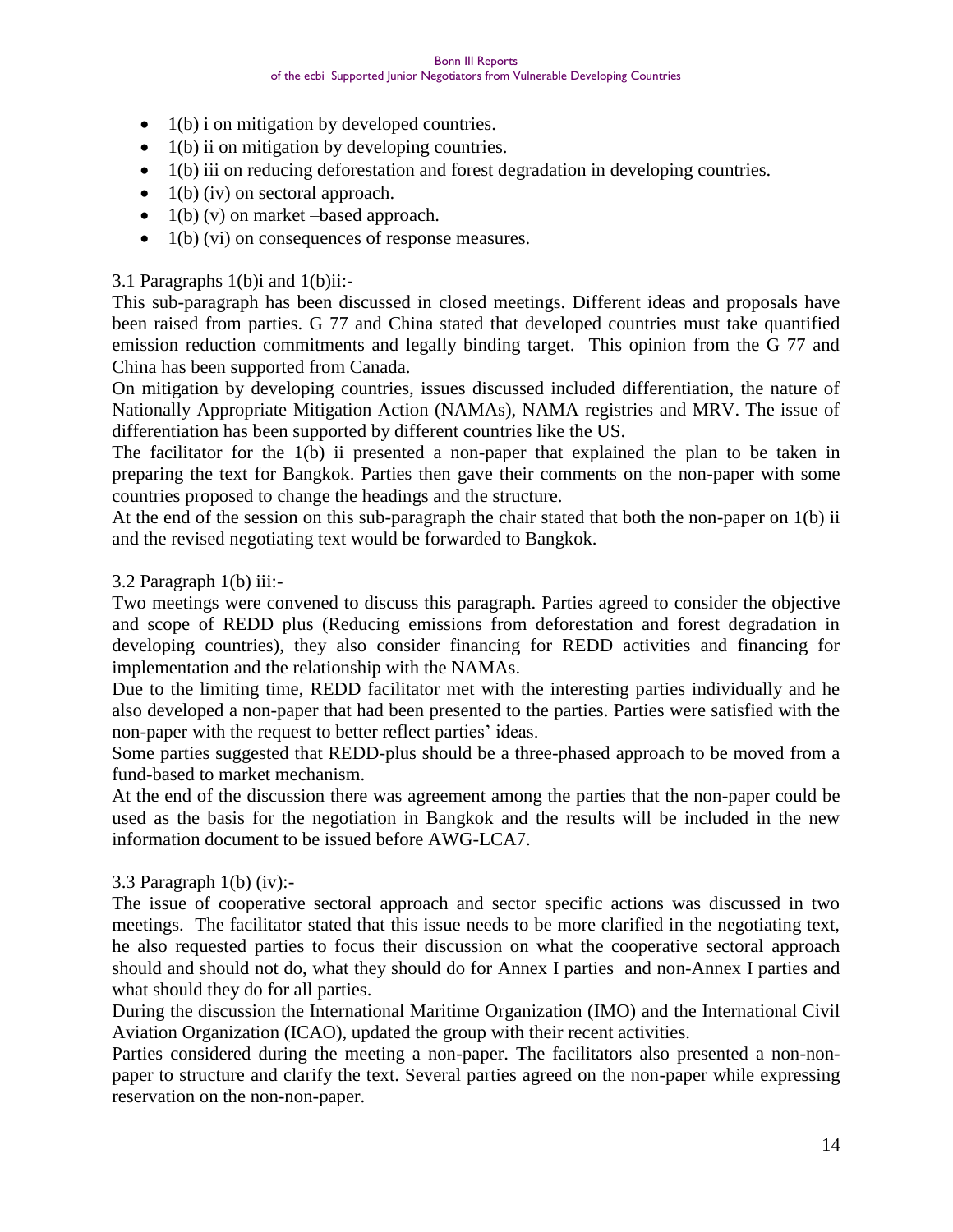At the end of the discussion the facilitator stated that the non-non-paper would not be further considered, while the non-paper containing the negotiating text would be used as a useful guide for discussion and would be included in the new information document to be issued before Bangkok.

#### 3.4 Paragraph 1(b) (v):-

Two meetings were convened to the issue of market-based mechanism approach. The discussion focused on new mechanism including NAMA crediting and trading.

Parties discussed criteria and conditions for designing market mechanism and the need to decide whether market mechanism is desirable. Some parties highlighted that market mechanism would enhance mitigation efforts. Arties also discussed the issue of funding the NAMAs.

After discussion, parties agreed that the information should be compiled in to be compared with the various proposals and criteria for market mechanism to facilitate discussion in Bangkok.

#### 3.5 Paragraph 1(b) (vi):-

Two meetings were convened to discuss the issue of economic and social consequences of the response measures. On this issue, parties discussed the negative consequences of the response measures on developing countries, they also discussed the negative impacts of carbon taxes. Parties presented a non-paper to restructures the ideas and the proposals. This non-paper will be forwarded to the AWG-LCA for incorporation in the new information document.

#### 4. Closing meeting:-

In the closing plenary the AWG-LCA chair explained that all the work done by the informal groups would be presented in a new in information document to be issued before Bangkok meeting which will be held during the period  $28$  Aug.  $-9$  Oct. and the revised negotiating text would remain as a document for proposals.

As developing countries, adaptation is an area of interest, we have to struggle for providing of finance to meet adaptation cost for all developing countries.

Developing countries also need a financial concrete structure under the UNFCCC with certain principles.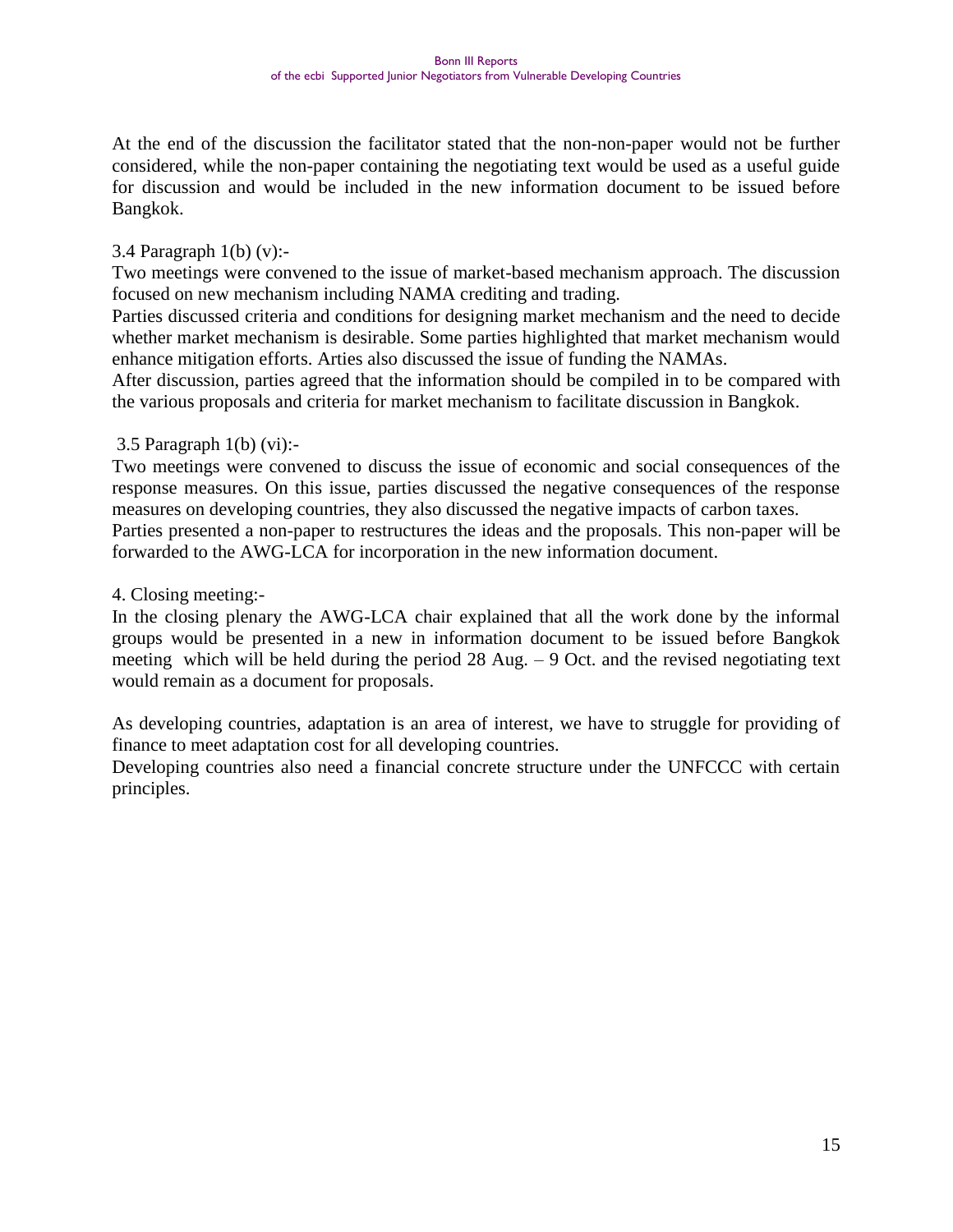#### **Report on: the Intersessional Informal Consultations of the AWG-KP and AWG-LCA, Bonn, Germany; (10 -14 August 2009)**

#### **Prepared by**

#### **Momodou Njie, Gambia**

#### 1. INTRODUCTION

I recently attended AWG-KP and AWG-LCA informal consultations that took place in Bonn, Germany, from 10-14 August 2009. Participating in this confabulation for the first time, and considering its informal nature, one of my objectives was to get informed on the status and direction of the negotiation process by listening to delegates/speakers, talking to the few I could manage to talk to, and reading up on key documents. I hoped in particular to get information and reactions to a number of proposals on adaptation financing to help me provide insightful analysis and build a strong support base for the international air passenger adaptation levy (IAPAL) proposal by the Maldives (on behalf of the LDCs).

Owing to the nature of the work programme, characterised by numerous parallel sessions, one had to be selective about attendance/participation. I was with the informal group on finance primarily, and those tackling mitigation and paragraph 1(b)(iv) of the BAP issues when their schedules did not clash with the finance sessions.

Section 2 provides some pieces of the jigsaw that was laid out in Bonn, and section 3 a short analysis of positions articulated on issues covered in section 2. Section 4 features my concluding remarks and proposals for follow-up actions to the Bonn meeting.

#### 2. INFORMAL GROUP MEETINGS

#### 2.1. Finance

Group meetings discussed a range of issues related to the generation of funds, their allocation and the financial mechanism that best meets the objectives of the convention.

*Bangladesh* stressed the need for a financial mechanism providing easy and direct access to resources under the authority of the COP. *Barbados*, emphasising the need to upscale financial resources to fight climate change, supported Bangladesh in calling for direct and simplified access to finance especially for SIDS and LDCs.

The *United States (US)* announced its revived interest in the process informing the meeting that it had made substantial contributions to the LCDF and SCCF for the first time. The US also highlighted what it perceived as convergent positions vis-à-vis other delegations. In its view, private sector participation would be equally important in addressing funding challenges. *Canada* underscored the need to stimulate private financial flows and its preference to maintain the existing financial mechanism albeit with renewed drive to improve effectiveness of its operations. *Australia* stated that public and private sources of funding including carbon markets are all important. The US also favours operational improvement of existing institutions, frameworks and networks. The *Philippines*, for the *G-77/China*, stressed the need for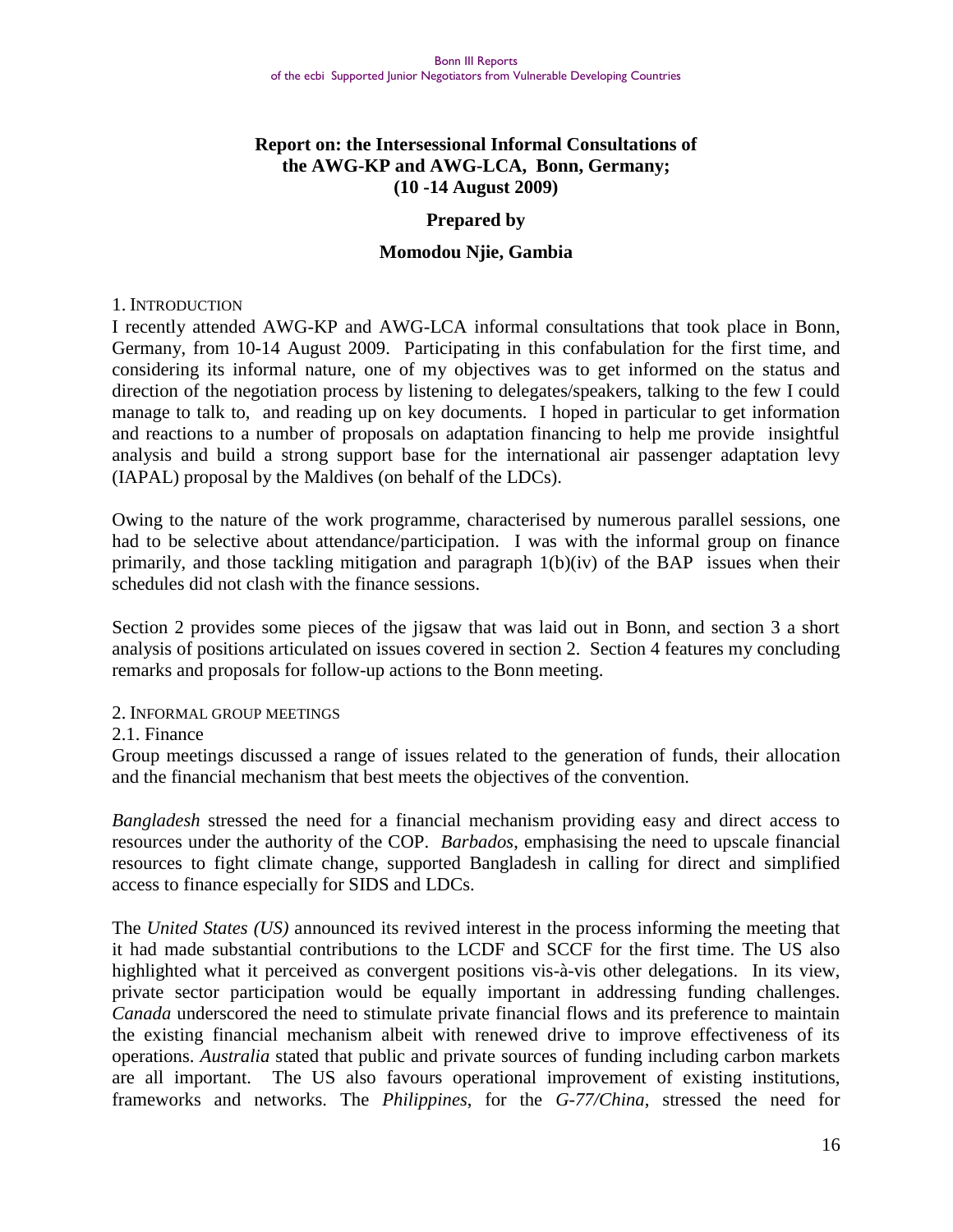responsibility of the financial mechanism to the COP, citing parties" effectual inability to ensure operational changes (from outside) over the last decade. *Barbados*, for AOSIS compares the current situation with being given an ATM card but without the PIN.

The *Philippines*, for the *G-77/China* pointed out that reliance on the private sector as a source of finance would lead to unpredictable funding and developed parties should take greater responsibility in mobilising financial resources. *China* sees calls in the text for all parties to mobilise funds as an attempt to shift responsibilities to developing countries. It also views proposals not referenced to the convention as being out of place. *Bangladesh* and *China* stressed that the bulk of financial resources should be provided by the public sector and recommend at least 0.5-1% GDP contribution from developed countries. Financial markets which are unpredictable should only be viewed as complimentary source of funding. *South Africa*, speaking on behalf of the Africa group expressed its broad support to the G-77/China position. The Africa group does not support text that calls for financial contribution of all parties, differentiated access to funds, or conditionalities to access funds. And although African countries support a balanced funding mix, they remain convinced that greater emphasis should be placed on public funding and not financial markets. The Africa group also favours a new financial mechanism answerable to the COP and proposed at least 1% GDP annual contribution by developed countries into dedicated funds. *Uganda,* for the LDCs, reminded meeting about national adaptation programmes of action (NAPAs) held in abeyance by inadequate resources. It characterises the principle of loans for adaptation as "immoral."

*Saudi Arabia* supported the G-77/China"s view that developed parties are responsible for financial resources. Calling for financial resources from developing countries is in contravention of the Convention"s principles. *Colombia* re-iterated that funding must be predictable and sustainable. It argued for the removal of references to counterpart funding. Under a share of proceeds proposal, it recommended that 8% of the proceeds from JI and ETS be paid the Adaptation Fund.

Several delegates drew attention to the need for "new and additional" and "predictable" funds but there was no specific mention of IAPALs (appearing as Option 3 under paragraph 171 on page 154).

#### 2.2. Annex I Parties" emission reduction

I did not attend/participate in these deliberations on a full-time basis. My information is at best therefore only patchy and needs to be filled in from other sources. It is my understanding nonetheless that one of the tasks of the AWG-KP is to consider assigned amounts for the second commitment period (2013-2017) and to turn parties" pledges into quantified emission limitation and reduction objectives (QELROs).

The *G-77/China* called for a sharp distinction (in the text) between developing country NAMAs and quantified mitigation commitments by developed countries. The *Russian Federation*, *Japan*  and *Croatia* advocate that the aggregate range of emission reductions should be determined through a bottom-up approach. *Bolivia* expressed the opposite view that individual shares should be allocated in a top down approach. In the same vein, *Barbados* emphasised that total reduction should be benchmarked against likely impacts on SIDS and the most vulnerable countries.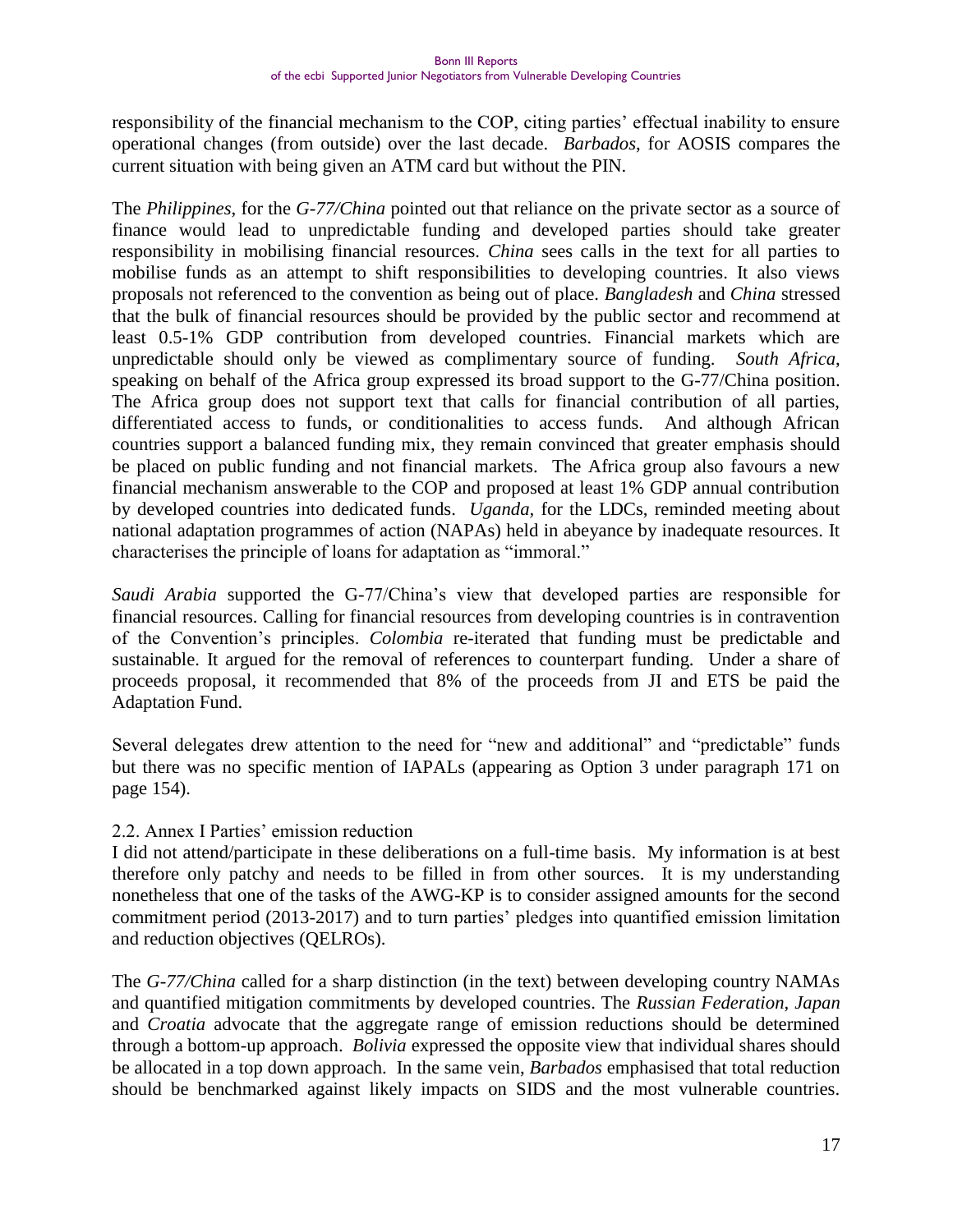*Japan*, expressing the view that aggregate range should be discussed in cooperation with the AWG-LCA, drew attention to its proposal on expressing targets as absolute emission reductions. *Australia*, the *European Union (EU)* and *Canada* also called for closer cooperation with the AWG-LCA on the issue. *Tuvalu* pointed out definitional issues in Article 1 and proposed changes to existing text. *South Africa* requested consideration of ratios with respect to peak emissions.

#### 2.3. Mitigation (paragraph 1(b)(iv) of the BAP)

Group discussions under paragraph 1(b)(iv) of the BAP centred on cooperative sectoral approaches and sector-specific actions. A non-paper and non-non-paper were introduced at different stages of discussion by the facilitator to bring issues into sharper focus.

*Saudi Arabia* supported by *India* emphasised that sectoral approaches must relate to Convention Article 4.1(c). *India* also voiced opposition to the harmonisation of sectoral standards. *Brazil*, for the *G-77/China*, called for sectoral and voluntary actions that are mindful of rules for an open international economic system. The *EU* spotlighted opportunities to increase efficiency and sustainability through sectoral approaches and merits of including shipping and aviation sectors in a global agreement.

The IMO informed the meeting that 75% of ships involved in international trade are flying under the flags of non-Annex I countries. A sectoral approach therefore implies massive technology transfer for these ships. The organisation suggested that funds generated under market-based approaches be used for adaptation in developing countries. The ICAO reported an emission reduction target of 26% relative to 2005 levels by 2020, and 60% by 2050; through improvements in fuel efficiency. The organisation"s scheduled meetings in October and November this year are looking into a globally acceptable approach to reduce emissions and alternative fuels for aviation.

*Algeria*, for the Africa group said sectoral approaches were best applied at the national level, and opposed additional strictures on developing countries. *Australia* offered a different perspective in that sectoral approaches can assist parties in meeting obligations, but insists that sectoral actions are no substitute for economy-wide commitments, nor should they be straight-jacket measures imposed on countries. The *US* highlighted the potential of sectoral expertise as a vehicle for international cooperation. *Tuvalu* said the section (of the text) on sectoral approaches could do with further simplification and should less prescriptive. *Norway* requested that the questions identified by facilitator be made available before the Bangkok meeting. Several parties welcomed the facilitator's non-paper while expressing reservations about the "non-non-paper" which was subsequently withdrawn.

#### 2.4. LDC Meetings

LDC meetings held in the early afternoon served the purpose of updating delegates on issues discussed in other sub-groups where delegates were not present. A selection of issues not reflected in preceding sections is covered in the following paragraphs.

In a presentation made before the LDC group, the US gave an account of its proactive engagement in the negotiation process with details on funding and GHG emission reductions.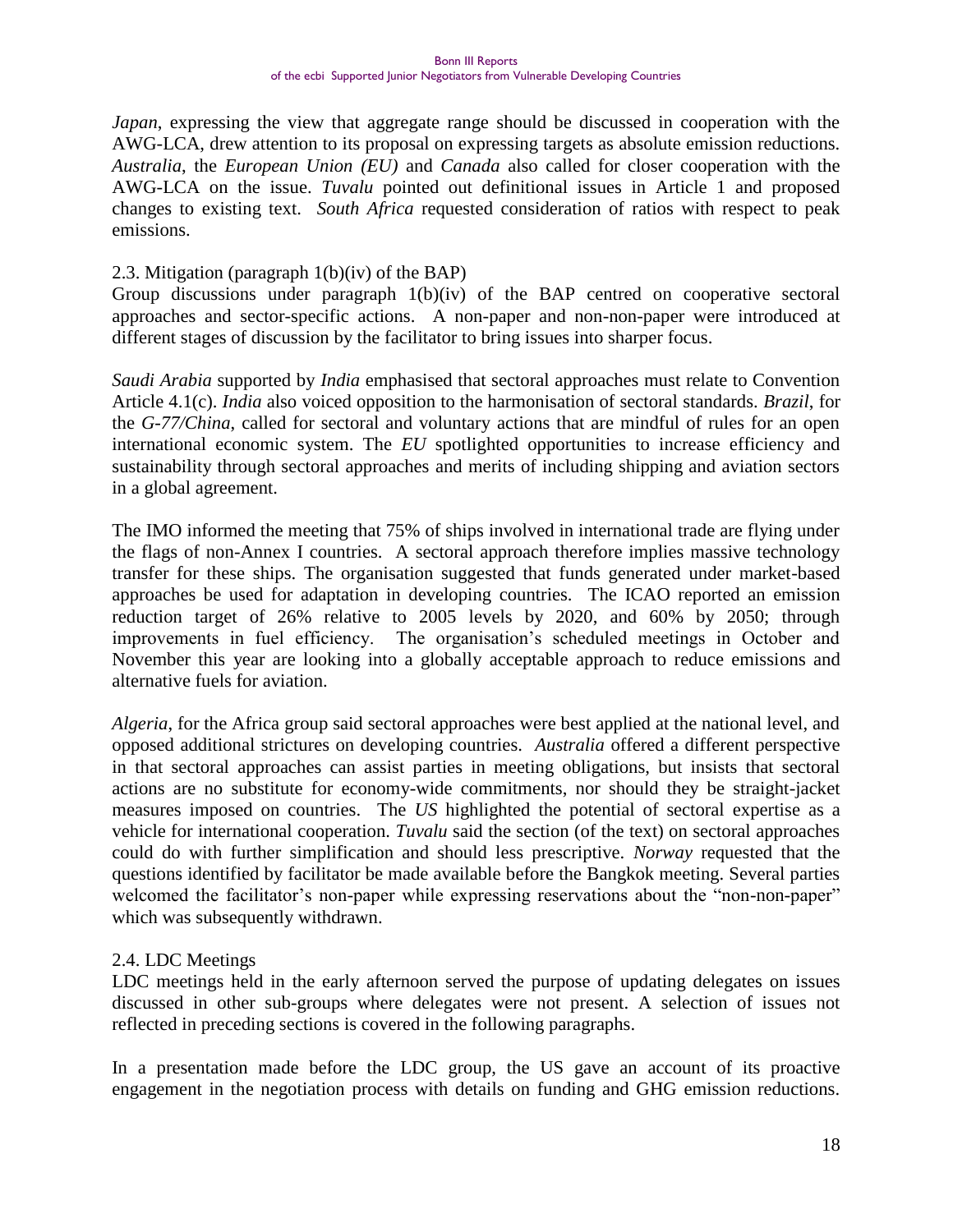The latter, 15% with respect to 2005 levels (0% by 2020 taking1990 as base year) deepening to 80% by 2050 (equivalent to 77% w.r.t. 1990 levels). The US also intimated its expectations of further deepening its discussions with LDC group on adaptation, institutional arrangements, and development strategies. Recalling how the US proposed short-term GHG reduction targets, viz., 0% by 2020 w.r.t. 1990 levels was way below LDC expectations, my question to the US delegation was whether and how the US is engaging with other Annex 1 parties to reach aggregate reduction of 40%. The answer received was generally reassuring but not specific. To paraphrase the speaker "*the US is setting itself robust mid-term goals and engaging with other Annex 1 and major developing countries to keep end-of-century global warming below 2°C*."

The LDC group took note that developed countries' proposed emission reductions are too low and linked to unrealistic conditionalities. The group also noted developed country attempts to project themselves favourably through use of post-2000 base years and questionable assumptions. The LDC sees little value in developing NAMAs (nationally appropriate mitigation actions) without financing support for their implementation. Within the coalition, the Africa group"s position on reducing emissions from deforestation in developing countries (REDD) and REDD-plus reflects AMCEN Nairobi declaration. Thus, the association between REDD and NAMAs is seen as a justifiable one, but not so for the CDM which buys offsets for developed country parties.<sup>1</sup>

Uganda observed that LDC proposals had been edited out of the text, but had been invited to make a re-submission on issue(s) of interest. My intervention on procedural matters was to refer Chair/Secretariat to electronic backcopies containing proposal, especially if there is any suggestion of systematic omissions,

The LDC group endorsed the idea of holding a press briefing emphasising vulnerability on the continent, the urgency of adaptation, and centrality of financing and technology transfer.

#### 2.5. Plenary Sessions

 $\overline{a}$ 

Parties' interventions during plenaries sought to drive specific messages home, allay some fears, and make specific demands amongst other possible characterisations. Owing to the informal nature of the session some delegates made interventions independently of positions/views held by other parties.

In general, the LDC group within the *G-77/China* coalition call for: 1) negotiating text to be party-driven (no prejudgment by agreements from other fora), 2) differentiation between actions by developing and developed parties, 3) scaling up of financial resources (with more emphasis on public funding and less on market opportunities), and 4) treatment of capacity building is a cross-cutting issue that extends beyond technology transfer modalities.

Developed countries have different perspectives on these issues and agreement is some way off. *India* linked progress of deliberations to adherence to UNFCCC and BAP. It noted that the on-

<sup>&</sup>lt;sup>1</sup> I have drawn the attention of the Gambia Focal Point to the fact that more than 80% of closed forest in the Gambia was cleared between 1945 (end of WWII) and 1965 (Independence from Britain). A REDD regime would therefore be disadvantageous to the Gambia, and possibly several other countries.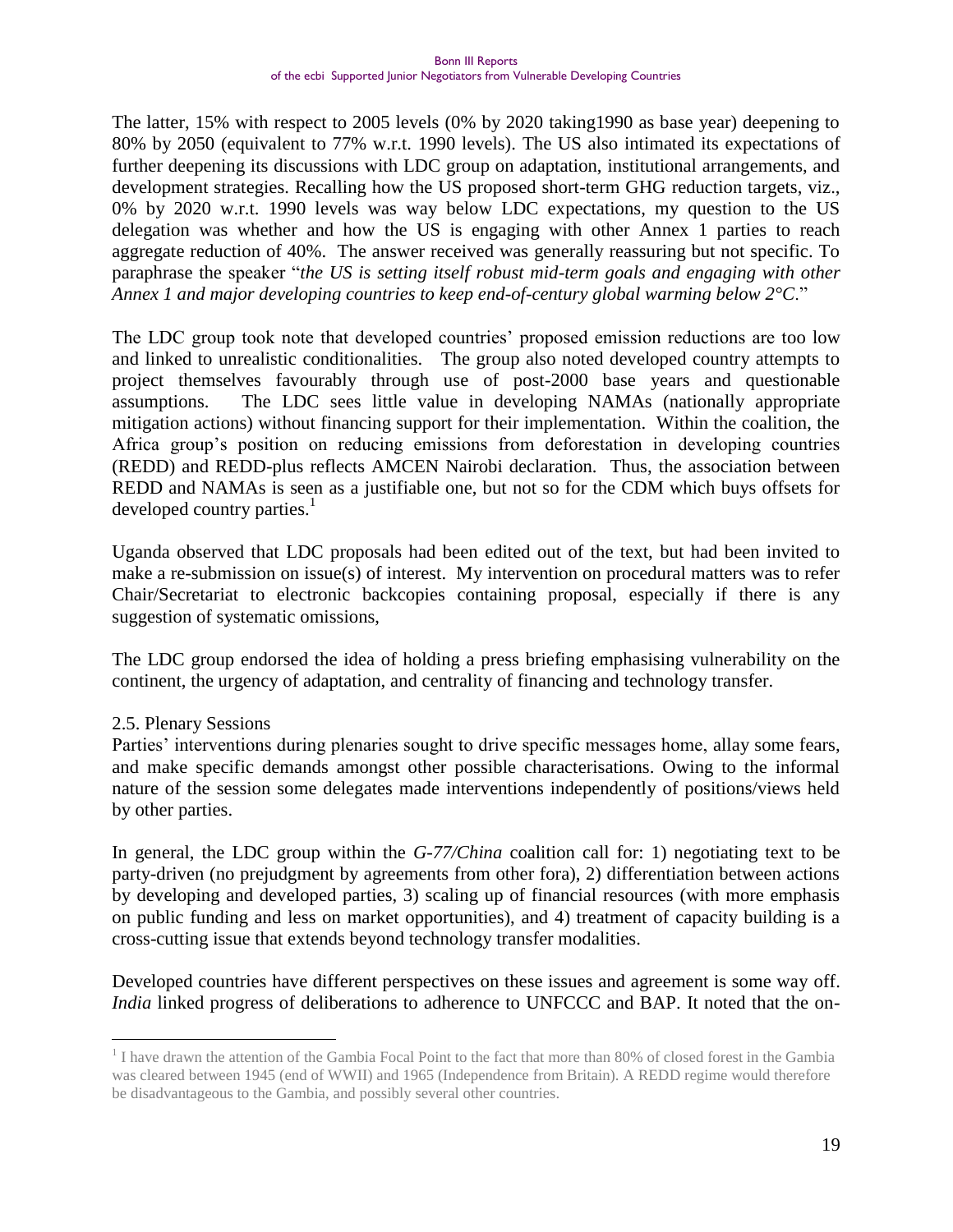going exercise/task was not a renegotiation of a new treaty. *Ecuador* noted that reaching a climate agreement was down to political will and social responsibility. In retrospect, the *EU* said more progress could have been made in Bonn, and stressed the need to further consolidate and to concentrate on substantive and political issues.

#### 3. ANALYSIS

The previous section shows that counties and groups of countries do not agree on specific issues of interest of all parties. However, this should not come as a surprise considering that the Bonn meeting session was not a formal negotiating session. All the same, issues raised in/arising from parties' interventions require some degree of analysis before the meeting in Bangkok next month. To promote intersessional discussions in the LDC group of these and other issues, I wish to focus on two aspects that stand out in the preceding section.

#### 3.1. Negotiation context guidelines

As several parties have pointed out, the UNFCCC and BAP are the key reference documents for the negotiations. This however has not prevented some parties from tabling proposals that fall outside the ambit of the UNFCCC and BAP, and their rejection by other parties.

As the name of the AWG-LCA suggests, current negotiations are not exclusively focused on the near-term but also looking at cooperative actions on a multi-decadal time scales. In this light, the timing of discussions on "Shared Vision" appears to be wrong. In order to fulfil the function of negotiating context guidelines, a shared vision, incorporating all issues considered by the AWG-KP and AWG-LCA, should be developed and agreed before negotiation on core issues covered by the two AWGs. Not only does this promote consistency and coherence across issues but grounds also for entertaining proposals related to long-term cooperative action.

#### 3.2. Status of negotiations

There is general agreement that session chairpersons and facilitators should update negotiating text with inputs from parties, before AWG-KP 9 and AWG-LCA 7 in Bangkok. Facilitation tools are to be revised also. Stakeholder and cognitive conflicts are main restraining factors to progress. In the three sessional meetings covered and reported on, there is little agreement on the: 1) form of the financial mechanism, 2) role and magnitude of public and private funding, and 3) methodology to establish assigned amounts. The biggest difference in parties' positions is shaped by coalition interests seen through different lenses. The G-77/China wants current rules applied and other coalitions want the rules modified to a lesser or greater extent. Essentially, developed parties' advocacy for change of rules is like an opening gambit in sequential-move games. The challenge is to prove the lack of merit of such proposals. Talk for instance of linking the outcome of the AWG-KP mandate to twin-track AWG-LCA could be a delaying/pressure tactic or reflects parties" hesitation to propose/adopt radical ideas that feed into the AWG-LCA track. It is sufficient to remember/state that the AWG-KP has the full mandate to consider/set/agree targets.

Reflecting on positional differences in three sessional meetings I (partly) covered, I have put together the following ideas which I think can move the negotiations to a higher level: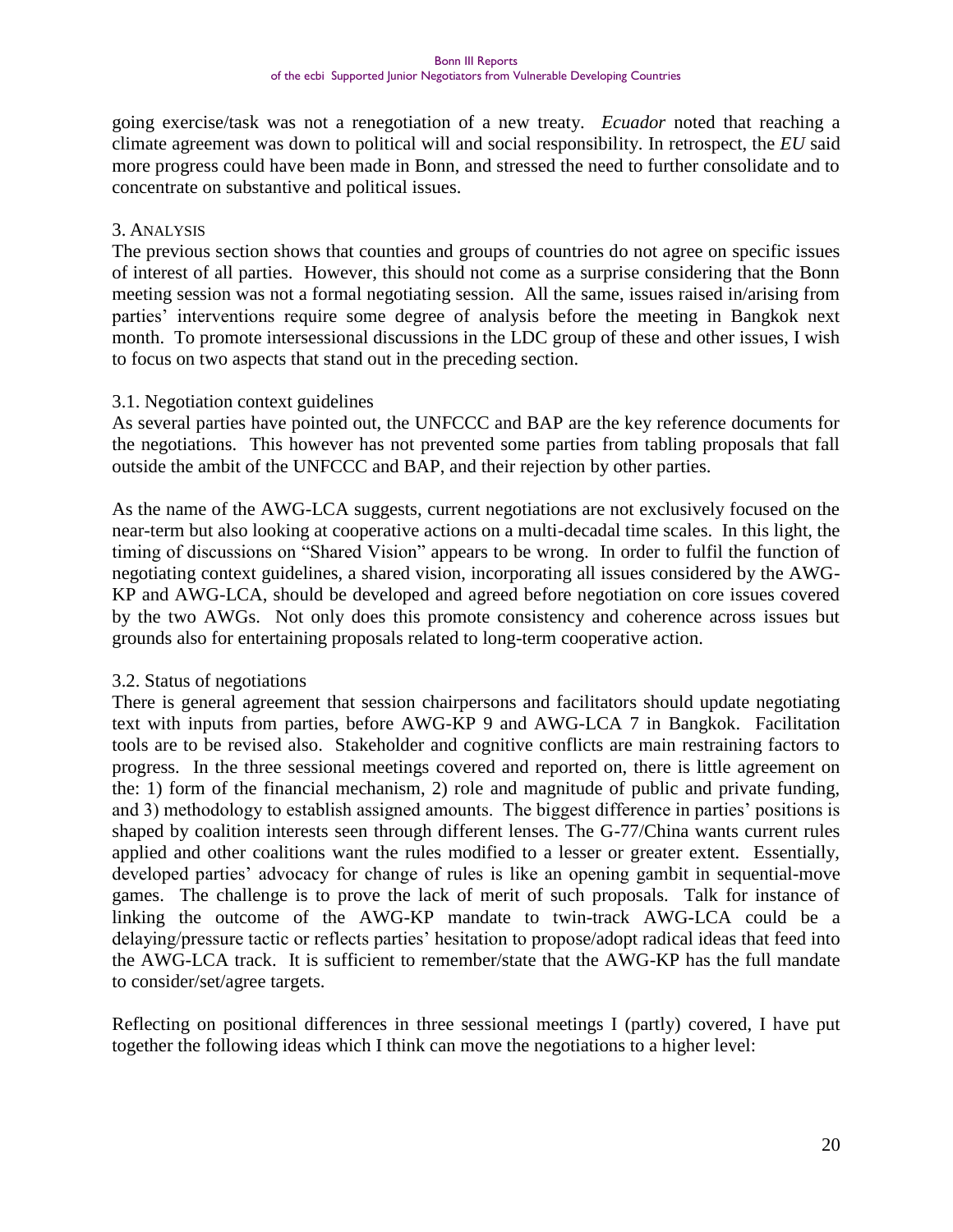1. On the financial mechanism specifically, the onus is on the US, Canada and others that prefer slight changes to the status quo to propose new rules/measures "to improve effectiveness", and to show how these are different from what has been tried in the past.

2. To identify circumstances under which public and private sector funding of actions is most appropriate, start by asking some key questions. For instance, which geographical areas and sectors do international investors show risk-aversion to? Corollary to the previous question how is requisite funding for these areas and sectors to be provided? Observe that public funding of rehabilitation works and resilience-building in national emergency and post-emergency situations that occasionally arise in developed country parties cannot be contested.

3. Assuming that the LDC group within the G-77/China accepts the bottom-up approach to assign amounts, allow Annex 1 countries to answer questions or entangle themselves trying: What is the total reduction from Annex 1 countries? If there is a deficit, how is going to be covered? What are developed and developing countries responsibilities in covering this deficit? Are these roles and responsibilities circumscribed in legal and agreed texts?

4. An agreement on harmonisation and enforcement of sectoral standards is not likely to emerge because parties have comparative advantages in a number of sectors that they would like to maintain. Standards, especially in agriculture, may also be one way of pushing for emission reductions in developing countries by stealth/indirectly. The view that sector-specific actions, with exception of bunker fuels, are purely domestic policy concerns seems to be the correct one. Developing country parties should however contemplate the advantages offered by embedding sectoral approaches into capacity building and technology transfer windows.

#### 4. CONCLUDING REMARKS AND NEXT STEPS

The G-77/China is a heterogeneous coalition of groups. Its majority stance on all issues should be clear and parties with reservations/a different perspective should table its position for discussion. The coalition may not always reach consensus in this exercise, but parties would get to know/understand and respect the core reasons behind a lack of consensus.

The G-77/China adamant on a number of issues, and often rightly so (e.g. adherence to the UNFCCC and BAP), but parties need to be flexible on penmanship of negotiating text. It is certainly a truism that there is no way of having a slender negotiating text (FCCC/AWGLCA/2009/INF…?) if the original wording of parties" proposals is maintained. The LDC group and parties should therefore task themselves to carefully read text and seek legal clarification as appropriate to satisfy themselves that the essence of their proposal(s) has(ve) been incorporated. Ambiguous/inappropriate words in FCCC/AWGLCA/2009/INF.1 include the word "adequate" in relation to individual source of funds. This presumably has led to proposals being characterised as options rather than complementary approaches to resource generation. To consider these different proposals as "options" or "alternatives" would amount to turning off predictable streams of much needed financial resources.

In the weeks and months before COP15, it is part of my plans to facilitate the formation of a contact group on IAPAL within the LDC group that would examine and discuss matters related to its wider acceptance and implementation. As we get information/feedback from IAPAL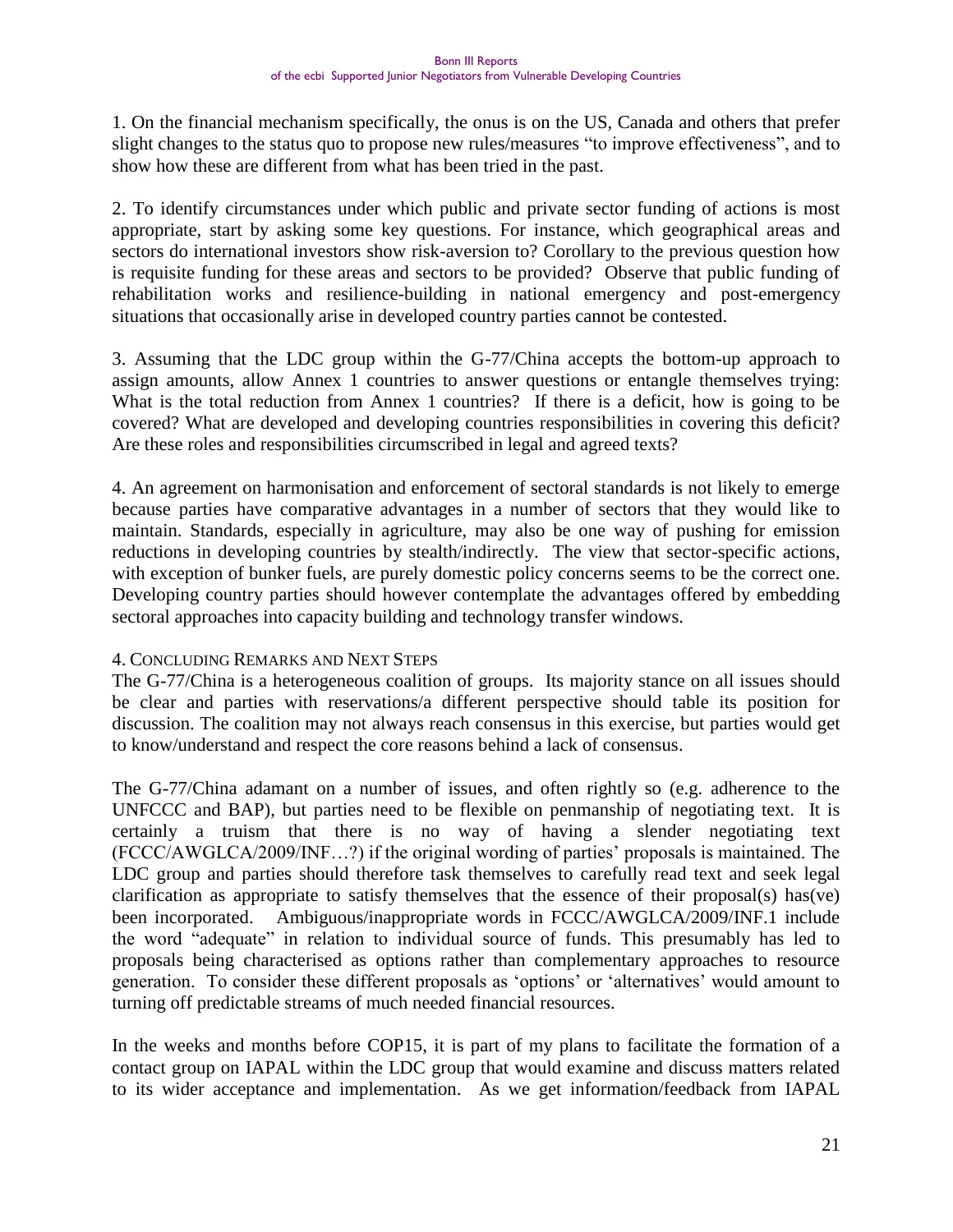stakeholders, we plan to update a table of reservations and clarification (Appendix 1) as extension of Muller's 13 FAQs.

At this point, a willingness-to-pay survey would fill in an important information gap. Questionnaire design and implementation arrangements are being discussed with the IIED. The survey is expected to provide a strong empirical basis for the IAPAL proposal

Appendix 1

Possible/Articulated reservations and objections to IAPAL

| Stakeholders    | Reservation                      | Response/Clarification                                      |
|-----------------|----------------------------------|-------------------------------------------------------------|
| Countries       | Negatively impact (dominant)     | trends<br>indifferent<br>Travel<br>airport<br>to<br>tax     |
|                 | travel-sensitive<br>economic     | incorporated (over last 20yrs+) in cost of tickets          |
|                 | sectors                          | No individual source of funds could be                      |
|                 |                                  | providing<br>contemplated<br>'adequate'<br>as               |
|                 |                                  | (paragraph 173) resources. Need therefore to                |
|                 |                                  | explore innovative funding (IAPAL is a prime                |
|                 |                                  | example).                                                   |
| Passengers      | Passengers may respond to        | Unlike airport tax (treasury), French levy                  |
|                 | the proposal negatively          | (worthy causes - HIV/AIDS), IAPAL (to fund                  |
|                 |                                  | adaptation) materialises the link between the               |
|                 |                                  | activity levied (flying) and the earmarked                  |
|                 |                                  | purpose (reparation for costs imposed by                    |
|                 |                                  | climate change impacts) (Muller, 2008: 13<br>FAQs on IAPAL) |
| <b>Airlines</b> | Aviation<br>sub-sector<br>$($ of | Passengers are shouldering the levy, not airlines           |
|                 | transport sector) doubly taxed   | (which are compensated for administrative                   |
|                 |                                  | costs).                                                     |
| Others          | Competing with<br>proposed       | A fuel levy places burden of responsibility for             |
|                 | bunker fuel levy                 | adaptation funding on businesses/firms, whilst              |
|                 |                                  | <b>IAPAL</b><br>individuals/households.<br>targets          |
|                 |                                  | Reference to GDP accounting, notice that                    |
|                 |                                  | government is the third economic agent and is               |
|                 |                                  | required to provide funding over and above                  |
|                 |                                  | ODA. IAPAL, expected to generate US\$ $9 \pm 1$             |
|                 |                                  | billion per annum, is one of the elements                   |
|                 |                                  | missing from taxing private consumption.                    |
|                 | Has no impact on emission        | IAPAL is not targeting emission reductions.                 |
|                 | reduction                        | Other instruments (e.g. bunker fuel levy, fuel              |
|                 |                                  | efficiency) are better placed to do that.                   |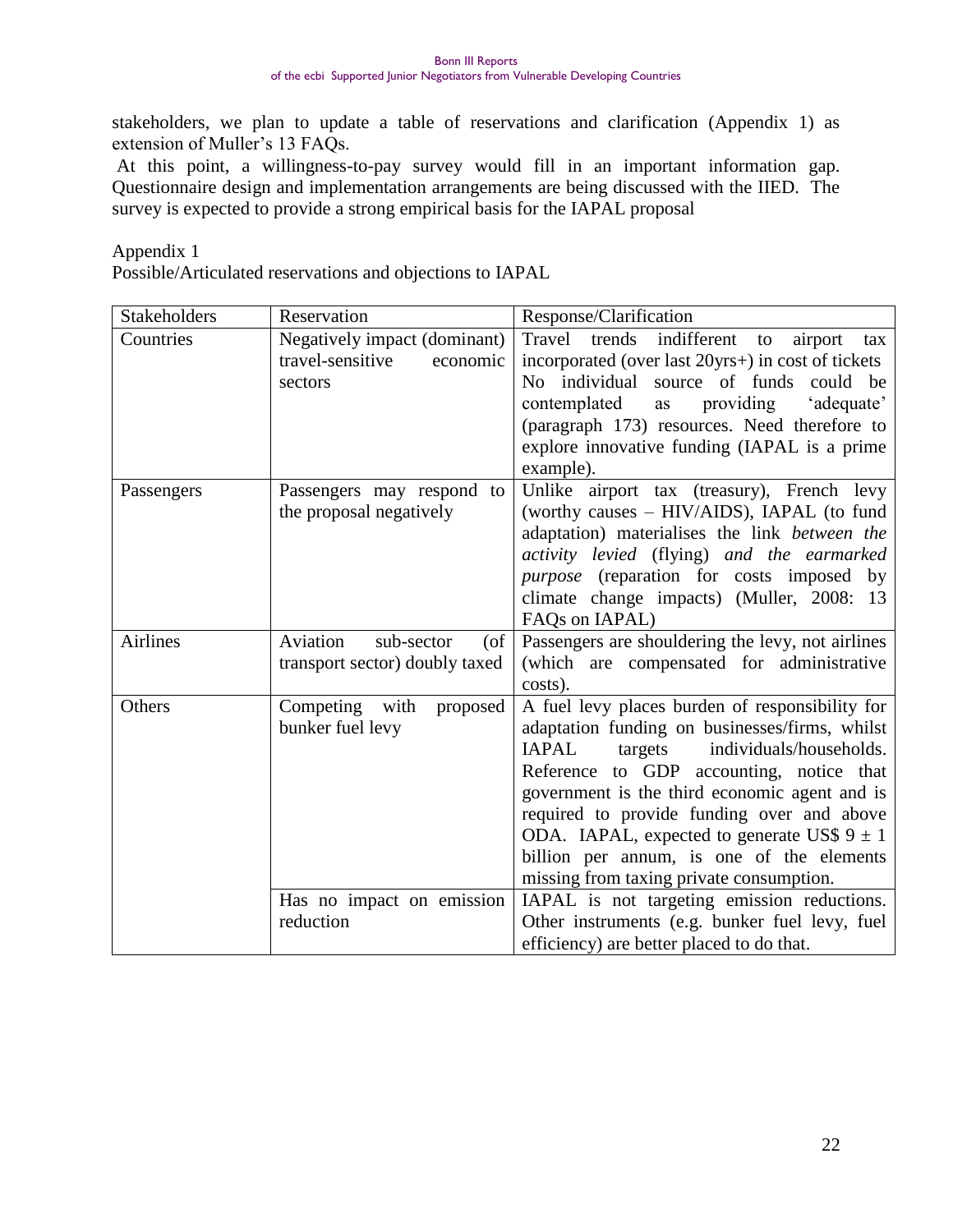## **SYNTHESE DES ACTIONS SUR LE TRANSFERT DE TECHNOLOGIES Bonn, Allemagne 04 – 14 Août 2009**

#### **Birama DIARRA**

La 15<sup>ème</sup> Conférence des Parties (CdP 15) sur les changements climatiques, qui se tiendra à Copenhague (Danemark) en Décembre 2009 constituera **l'enjeu majeur** au niveau international **pour prendre des actions concrètes** afin de faire face à ce phénomène. C"est dans ce contexte que les dernières sessions de Juin 2009 de l"ensemble des organes de la Convention Cadre des Nations Unies sur les changements climatiques (CCNUCC) ont décidé quatre (4) semaines de rencontre dont une semaine informelle à Bonn en Août 2009, deux semaines formelles en fin Septembre 2009 à Bangkok et une semaine informelle à Barcelone en Novembre 2009. Ces différentes réunions devraient conduire les Parties à des propositions de consensus afin de prendre des décisions importantes.

La semaine informelle de Bonn s"est tenue du 10 au 14 Août 2009 à l"Hôtel Maritim. Elle a regroupé environ 2 500 participants venant de 180 Parties, des organisations internationales, des médias et des ONG. A l"exception de quelques pays, l"Afrique était représentée par seulement 2 délégués par pays.

L"objet de cette session, était d"analyser et d"harmoniser les points de vue des Parties, et groupements de Parties reflétés dans les documents compilés, sur la base des propositions des Pays par les deux présidents de AWG – LCA et AWG – KP (FCCC/AWGLCA/2009/INF1, FCCC/KP/AWG/2009/10/Add1, 2, 3, 4).

Avant la tenue de la session informelle, le Groupe des Pays les Moins Avancés (PMA), le Groupe Afrique et le Groupe des 77 et de la Chine se sont réunis du 04 au 09 Août 2009 :

- Réunion préparatoire du Groupe des Pays les Moins Avancés (04 05 Août 2009).
- Réunion Préparatoire du Groupe Afrique (06 07 Août 2009).
- Réunion du Groupe 77 et la Chine (08 09 Août 2009).

#### **Réunion préparatoire du Groupe des Pays les Moins Avancés (PMA)**

La réunion a passé en revue le programme des PMA, en rappelant le nombre de pays les moins avancés (49) Parties à la Convention et toutes les décisions prises concernant les PMA. Il a été noté que le besoin de financement de l"ensemble des projets prioritaires urgents et immédiats d"adaptation aux changements climatiques enregistré, est évalué à **1,8 milliards de dollars** alors que le Fonds pour les PMA ne dispose que de **176 millions de dollars**. **Il y a urgence de trouver des fonds supplémentaires étant entendu qu'il y a pour le moment très peu de projets prioritaires mis en œuvre.**

Le groupe PMA a mis en place cinq groupes de travail (**Vision partagée, Adaptation, Atténuation, le Protocole de Kyoto et le Transfert de Technologies-Finances-Renforcement de capacités**) afin d"apporter des améliorations aux documents proposés par les deux présidents (AWG – LCA et AWG – KP). Le Mali a été rapporteur du groupe de Transfert de technologies. Le groupe a proposé de :

Rejeter toutes actions de MDP et de NAMAs parce que n"étant pas bénéfiques pour les PMA.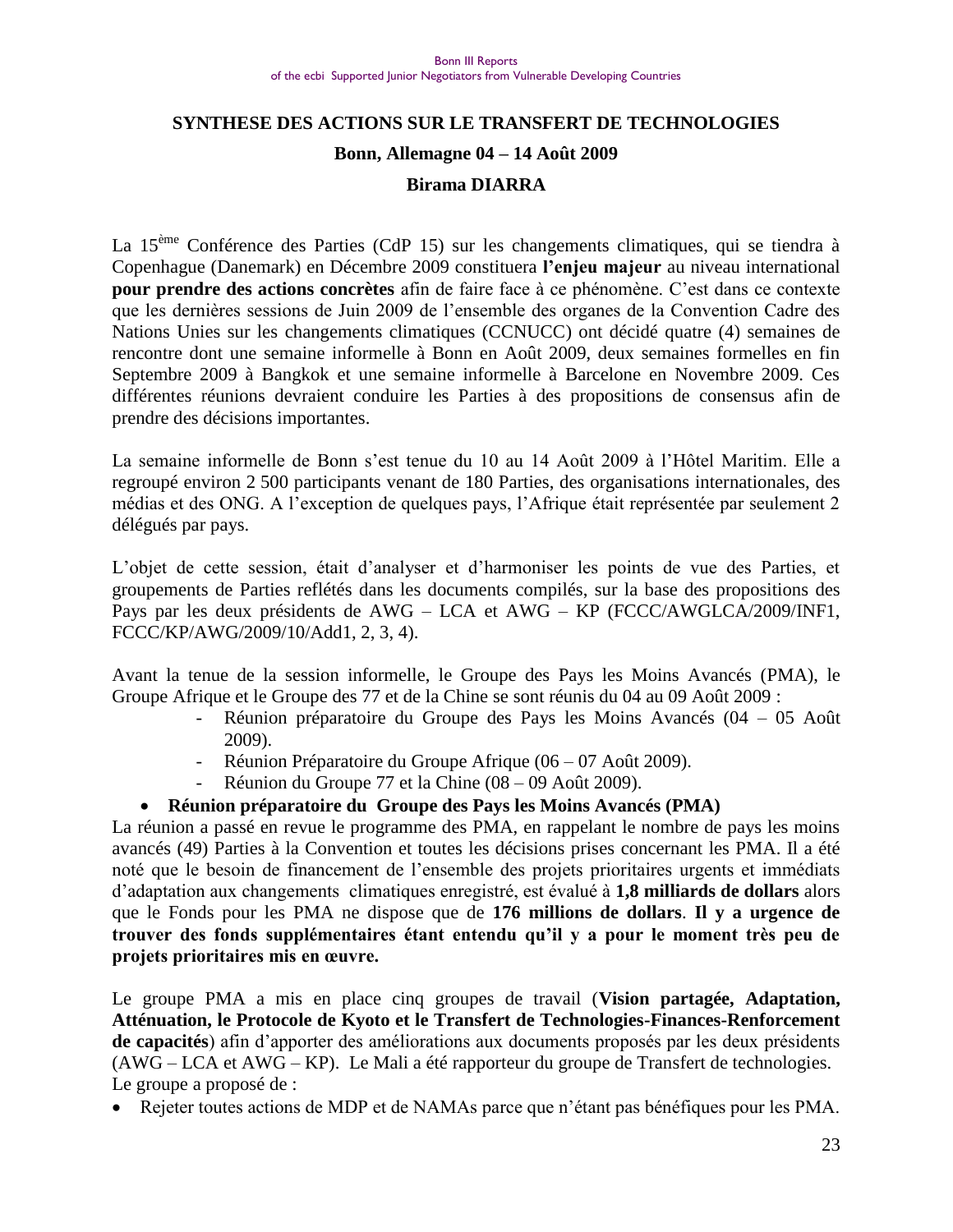- Prendre comme **seconde période d'engagement 2013 – 2017** (au lieu de 2013-2020).
- Prendre en compte les **technologies propres existantes** et de faire une large diffusion.
- Accorder **plus de priorité aux technologies d'adaptation**
- Renforcer les fonds d"adaptation et les fonds PMA et accélérer la mise en œuvre des Projets PANA.
	- **Réunion préparatoire du Groupe Afrique**

Le scénario de note a proposé quatre groupes informels et cinq sous groupes informels pour analyser les deux documents de travail des Présidents AWG – LCA, AWG – KP.

Le Groupe Informel sur les Transferts de Technologies et le renforcement de capacités a déploré la complexité d"exploiter ces documents constitués de la compilation des différentes propositions des Parties. **Il a suggéré une meilleure structuration tout en prenant en compte les préoccupations des pays en développement.**

#### **Réunion préparatoire du Groupe des 77 et de la Chine**

Sur les 12 points identifiés par le G77 et la Chine, susceptibles de constituer un blocage au processus de négociation **on note, entre autres pour le transfert de technologies**:

- Le rôle des USA ainsi que des pays en développement dans l"atténuation.
- La mise à disposition concrète et adéquate des financements et le transfert de technologies par les pays développés vers les pays en développement.
- Le souhait des pays en développement pour une structure de financement placée sous la tutelle de la Conférence des Parties. Le G77 et la Chine demande 0,5 à 1% du PNB des pays développés soit environ 200 à 400 milliards de \$ par an. Les pays développés préfèrent le maintien des fonds existants.
- La **définition du transfert de technologies, le problème de la levée des barrières sur le droit de propriétés intellectuelles.**
- Le problème de NAMA, et de PANA.

Le Groupe G77 et la Chine a également constaté la complexité des documents et **a recommandé à la plénière l'analyse des documents conformément aux dispositions de la Convention et du Plan d'Action de Bali (BAP).**

**Sessions informelles de AWG – LCA et de AWG – KP** 

Au sein des différents groupes et sous groupes mis en place, des échanges, débats souvent tendus ont eu lieu des heures durant et même nuitamment. Une méthodologie de travail a été alors utilisée afin d"avoir des documents consolidés :

- Identifier et supprimer les paragraphes et des chapitres qui ne font pas partie de la Convention et du Plan d"Action de Bali.
- Identifier les points de **convergences** et de **divergences** par rapport aux propositions.
- Identifier les arrangements institutionnels.
- Identifier clairement la structure du texte, les objectifs et les principes.

En fonction de cette méthodologie et **compte tenu du fait que cette session ne devrait pas prendre de décision**, chaque groupe a élaboré un projet de document, regroupant les points de convergences et de divergences qui servira de document de base pour la session formelle en fin septembre 2009 à Bangkok.

Pour la consolidation du document FCCC/AWGLCA/2009/INF1 de AWG – LCA par rapport aux **transferts de technologies et renforcement des capacités (**page 169 à 199), une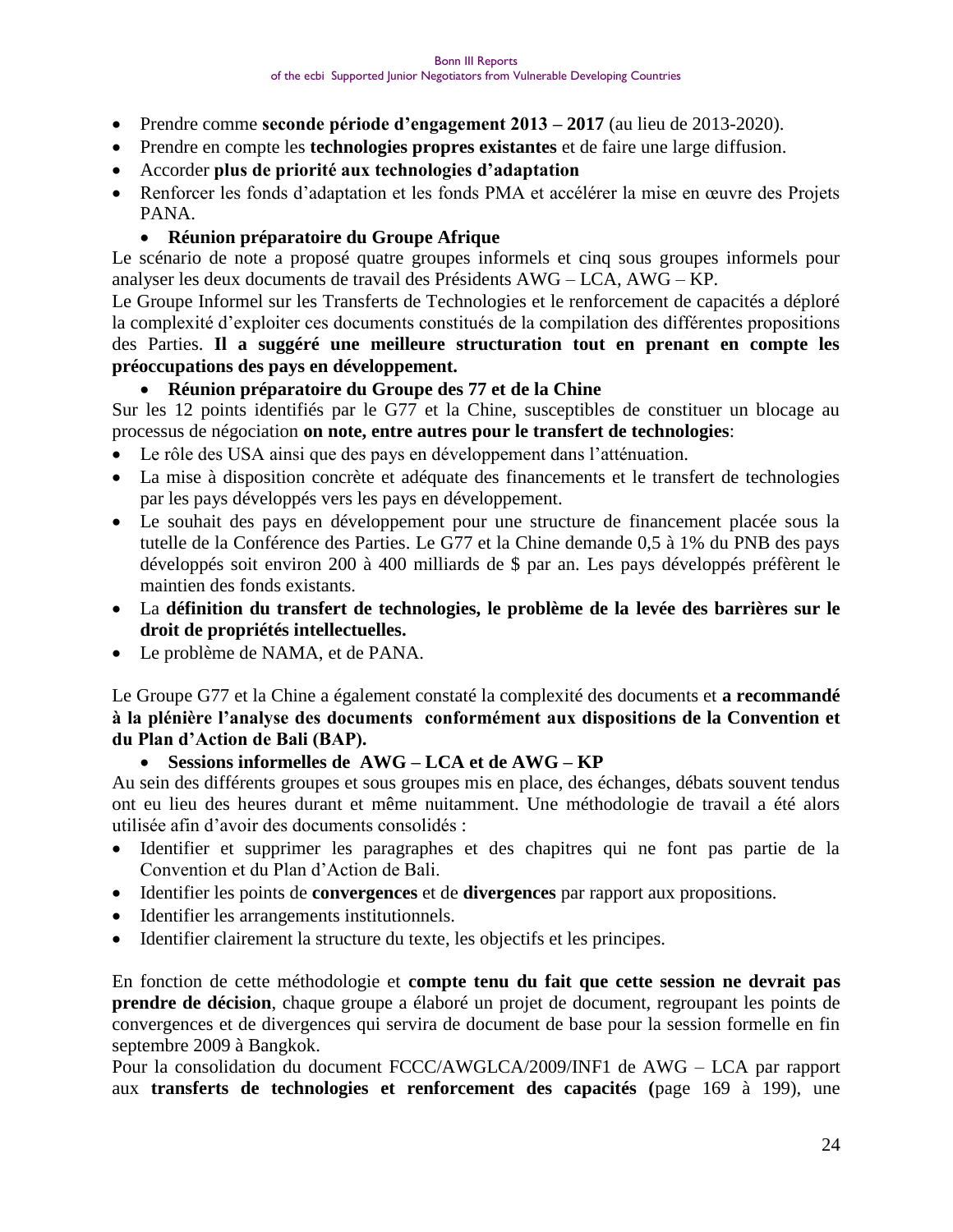restructuration a été adoptée avec des propositions de **points de convergences et de divergences.** 

**On peut noter** que le Transfert de Technologies constitue aujourd"hui le **pilier le plus important pour la Convention et le Plan Action de Bali**. C"est sur le Transfert de Technologies que reposent les **mesures de réduction des émissions de GES** responsables du réchauffement de la planète, mais aussi les **mesures d'adaptation** en vue de faire face aux effets néfastes des changements climatiques et aussi de réduire les émissions de GES.

#### **Mais force est de reconnaître que depuis plus de 15 ans aucune action concrète n'a été prise en faveur des transferts de technologies conformément à l'article 4 de la Convention.**

La mise en place de EGTT a permis d"élaborer certains documents, notamment la stratégie de transfert de technologies, le financement et les indicateurs de performances. **Mais le constat reste le même, c'est-à-dire pas d'actions concrètes.**

Par ailleurs, le Groupe PMA après analyse du document de texte a constaté **la non prise en compte de ses propositions ou sa dilution dans des paragraphes**. Quant au Groupe Afrique et au Groupe G77, leurs propositions sont reflétées dans le document. Cependant, la **Philippine au nom de G77 et la Chine a demandé « comment les mesures technologiques seront mises en œuvres et comment elles seront financés et de combien ?** ».

Aussi, il a été clairement demandé par les pays en développement notamment les **PMA des actions concrètes au lieu de se focaliser sur les évaluations des besoins de Technologies (TNA)**. Il a été également suggéré de trouver des solutions aux problèmes de **Droit de Propriétés intellectuelles** et de faire une **large diffusion des technologies existantes**.

**En conclusion**, le caractère informel de cette session n"a pas permis aux Parties de prendre des décisions. Cependant, l"adoption de la restructuration des documents proposés en prenant en compte les points de convergences et de divergences conformément à la Convention et au Plan d"Action de Bali, donne des avancées pour la session de Bangkok. Cependant,**"Quel rapport peut-on établir entre les résultats d'une session informelle et ceux d'une session formelle ?"** Bangkok tentera de répondre à cette question.

#### **SIGLES**

**AWG-LCA :** Groupe Ad-Hoc sur la Coopération long à terme au titre de la Convention **AWG-KP :** Groupe Ad-hoc sur les engagements futurs de réduction des émissions des pays développés **BAP :** Plan d"Action de Bali **MDP :** Mécanisme de Développement Propre **NAMA :** Actions d"Atténuation Appropriées au niveau National **ONG :** Organisation Non Gouvernementale **PANA** : Programme d'Action National d'Adaptation

**PMA :** Pays les Moins Avancés